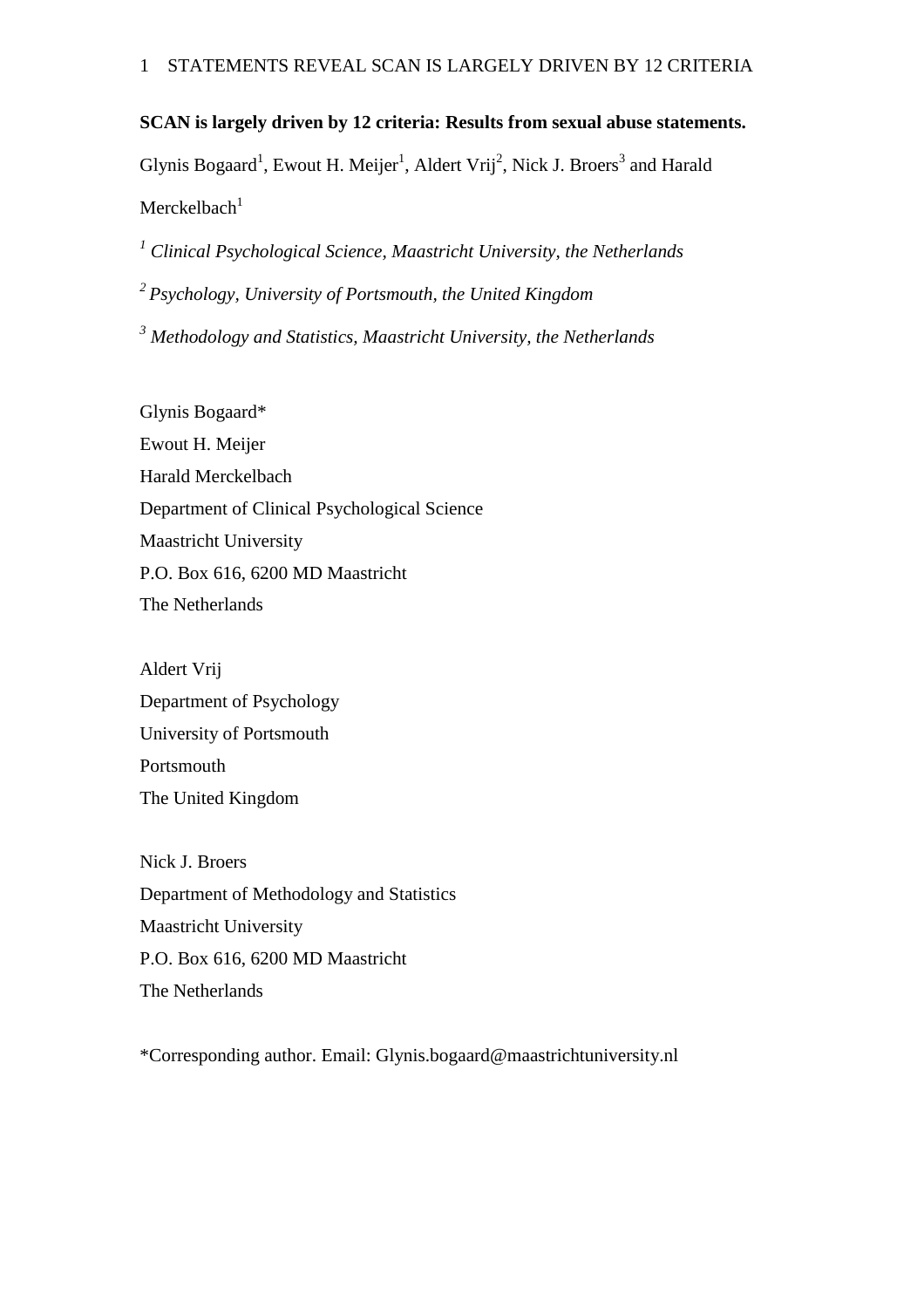#### Abstract

Scientific Content Analysis (SCAN) is increasingly used by investigative authorities to evaluate the credibility of statements made by witnesses and suspects. SCAN, however, lacks a well-defined list of criteria, and does not involve a standardized scoring system. In the current study, we investigated which SCAN criteria are represented in actual statements. To this end, we analysed 82 sexual abuse cases of the Dutch police in which SCAN had been applied. Two independent coders scored the presence of various SCAN criteria in the (i) written statements from victims, suspects, and witnesses, and also looked at the (ii) recommendations for follow-up investigations that were derived from SCAN. Results showed that SCAN is primarily driven by 12 criteria. Results also indicated a low inter-rater agreement for most SCAN criteria, suggesting SCAN is insufficiently developed as a forensic tool. Still, the 12 criteria can be used as a starting point for future research on their psychometric properties.

**Keywords***:* lie detection; Scientific Content Analysis; verbal cues, SCAN.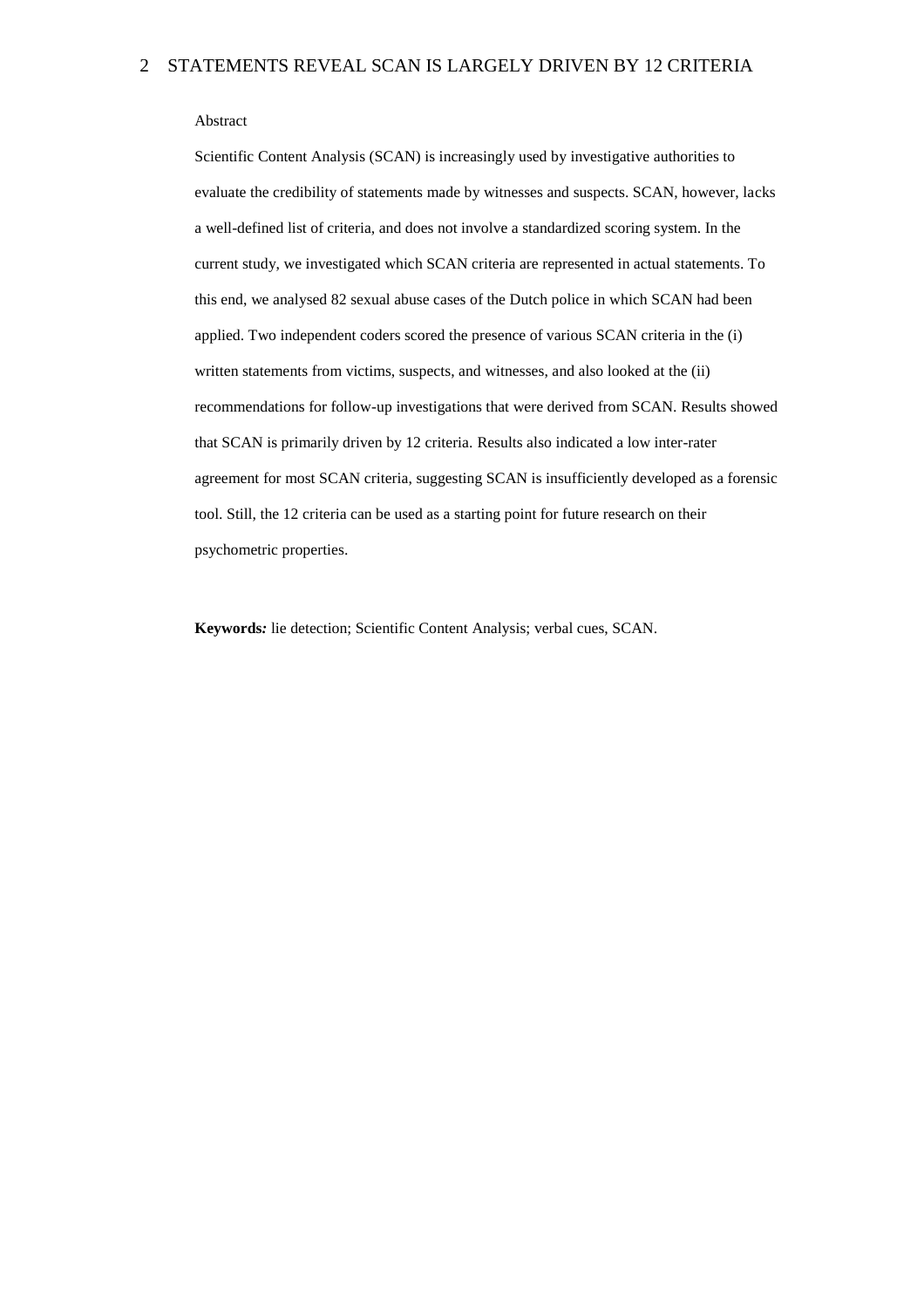**SCAN is largely driven by 12 criteria: Results from sexual abuse statements.**

Investigative authorities are often confronted with deceptive suspects, with witnesses who raise dubious claims, and with bogus victims who fabricate traumatic stories (Greer, 2000; Gudjonsson, Sigurdsson, Asgeirsdottir, & Sigfusdottir, 2007; Lisak, Gardinier, Nicksa, & Cote, 2010). Meanwhile, research has shown the detection of deception to be challenging. Experts, including police officers, generally perform only just above chance level when they base their judgements about deceit on the verbal and nonverbal behaviour of suspects or witnesses (Aamodt & Custer, 2006; Bond & DePaulo, 2006; Vrij, 2008b). Although there is good evidence that verbal indicators of deceit are generally more diagnostic than non-verbal indicators, people intuitively believe that invalid – non-verbal - cues indicate deception (Akehurst, Kohken, Vrij, & Bull, 1996; Strömwall & Granhag, 2003; Vrij, 2008a; Vrij, Granhag, & Porter, 2010).

With this in mind, some researchers (e.g., Vrij, 2008b) have argued that to optimize credibility assessment of suspects, witnesses, and victims, investigative authorities should rely on verbal rather than non-verbal cues to deception. One of the tools that is being used for this purpose is Scientific Content Analysis (SCAN; Sapir, 2005). SCAN was developed in the mid eighties by former Israeli polygraph examiner Avinoam Sapir. Over the past few years, SCAN has been used by police investigators in Belgium, Canada, Israel, Mexico, the Netherlands, Singapore, South-Africa, the United Kingdom, and the United States (Vrij, 2008a). Furthermore, SCAN is used by Federal Agencies (including CIA), Military Law Enforcement (including US Army, US Air Force, US Marine), Private Corporations, and Social Services (retrieved from [www.lsiscan.com/id29.htm\)](http://www.lsiscan.com/id29.htm). Typically, a SCAN analysis starts with asking the suspect, witness, or alleged victim to write down 'everything that happened' during a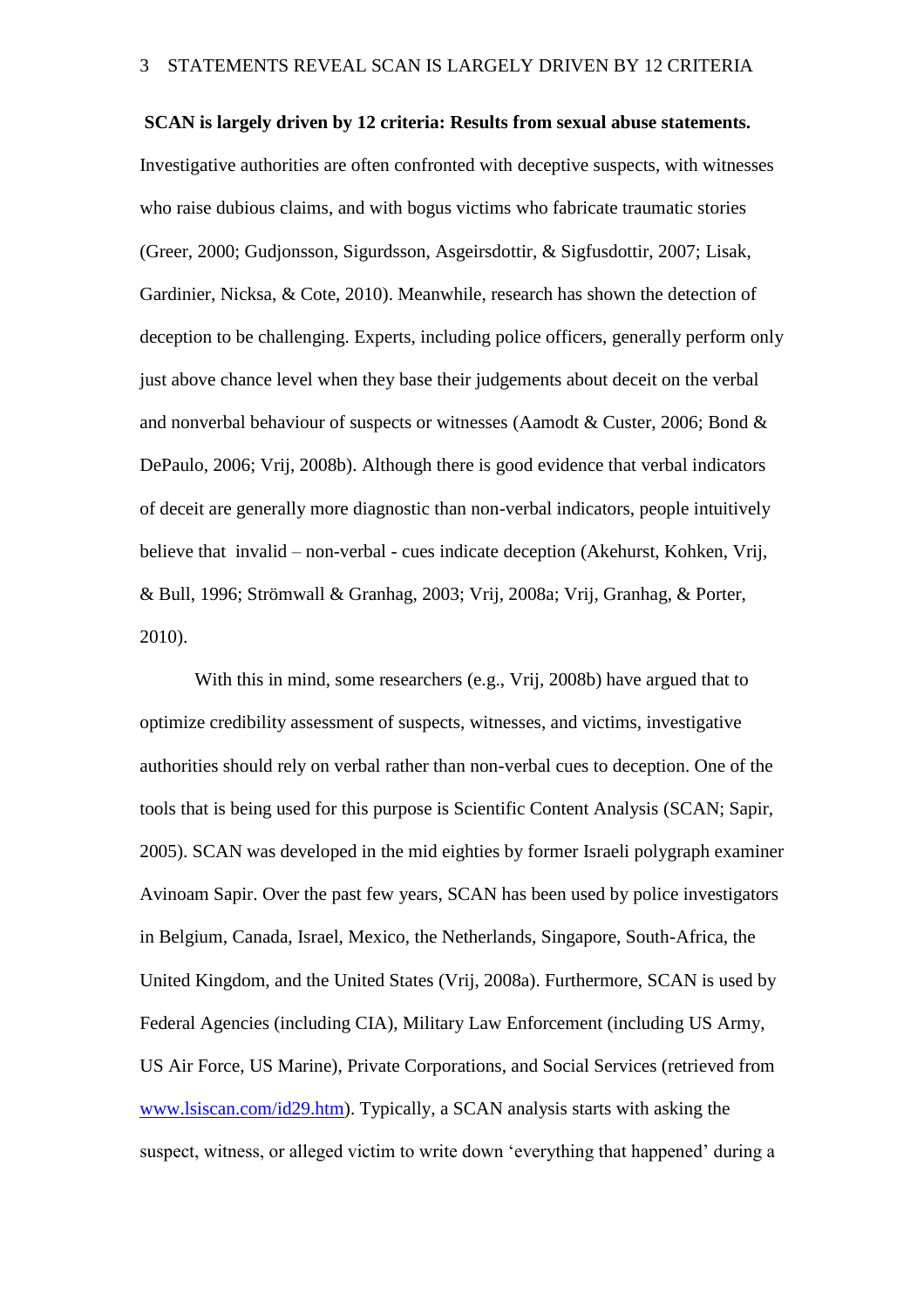critical period of time. Sapir (2005) refers to this as the 'pure version' of the event, produced without any interference from a police officer. Next, this pure version is matched against criteria such as the extent to which there are gaps in the chronology or the extent to which pronouns are avoided. The outcome of this analysis can be used to make a veracity judgement about the statement and/or to guide subsequent interrogations (see for a more detailed description: Vrij, 2008a).

SCAN has been criticized for lacking a well-defined list of criteria, as well as a standardized scoring system. Police officials using SCAN typically attend a threeday course, but, as the first author discovered while attending this course, no checklist of criteria is offered, nor does the SCAN manual contain such a list. The absence of well-defined SCAN criteria is reflected in the literature, as different authors report different sets of criteria when describing SCAN. For example, in his field study, Driscoll (1994) mentions 10 SCAN criteria, the Belgian police superintendent Bockstaele describes either 14 (Bockstaele, 2008a) or 16 criteria (Bockstaele, 2008b), while in her research governed by the UK's Home Office, Smith (2001) reported 12 criteria. SCAN has also been used in the Netherlands during a pilot by the vice squad of police AMS. In this pilot, the police employed 21 criteria derived from the SCAN course manuals. Listing all linguistic features of SCAN that are mentioned in the literature results in as many as 28 distinct criteria (see Table 1 and Appendix A). Moreover, different studies rely on different interpretations of the criteria. For example, Smith's definition of "unnecessary connections/missing information" overlaps with two distinct SCAN criteria - namely "connections" and "missing and/or unnecessary links"- mentioned by Driscoll (1994). It is important to note that despite focusing on a range of criteria, none of the above mentioned studies found any supporting evidence for SCAN as a lie detection tool.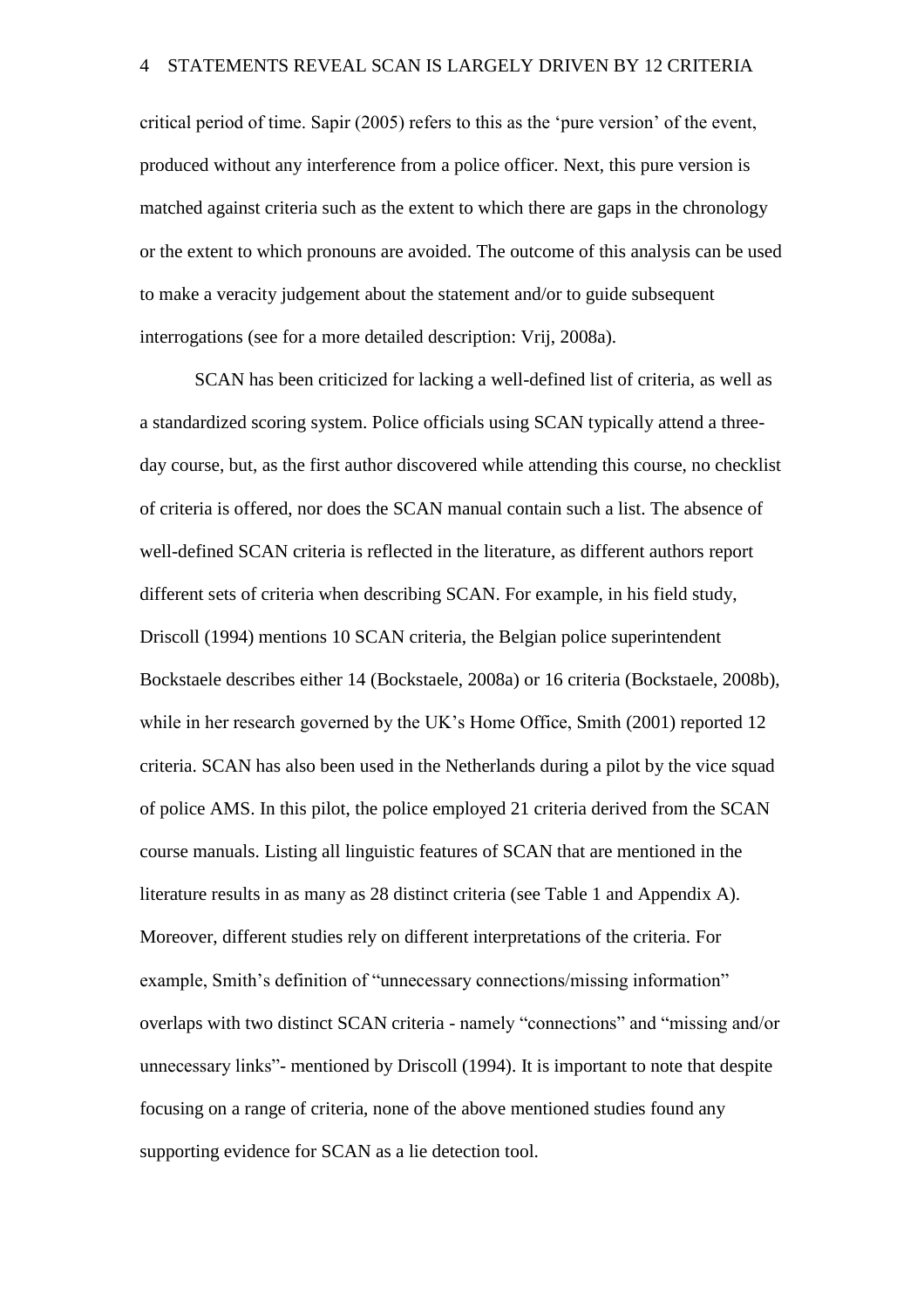- Please insert Table 1 about here -

Given the lack of standardization, it is not surprising that the reliability of SCAN is low. Smith (2001) analysed levels of agreement between eight SCAN analysts, divided into three groups based on their SCAN experience (experienced users, occasional users, and infrequent users) in how they applied SCAN criteria to suspect statements. All analysts were given 27 statements from actual cases and asked to analyse these statements with SCAN. The inter-rater reliability was found to be disappointingly low. Specifically, analysts frequently relied on different criteria when coding the same statement. The highest degree of inter-rater consistency was found for the 'pronouns' criterion, yet this criterion still only achieved a 40% level of agreement. That is, the 'pronouns' criterion was scored to be present in 10 out of 27 statements by one or more groups, while in only 4 out of these 10 statements all groups agreed on the presence of the 'pronouns' criterion. Smith's (2001) study showed that analysts judged many statements as deceptive, but their judgments were based on the use of different criteria.

The present study had two aims. First, to examine which of the various SCAN criteria are present in actual sexual abuse cases statements. We analysed the statements made by suspects and alleged victims in 82 sexual abuse cases that were provided to us by the Dutch police. These statements were part of a pilot conducted by the vice squad of the Amsterdam (AMS) Police in which SCAN was applied to statements written by suspects or alleged victims in criminal cases. We examined which SCAN criteria were identified by the Amsterdam police SCAN analysts in these written statements. To obtain further insight into which criteria are used by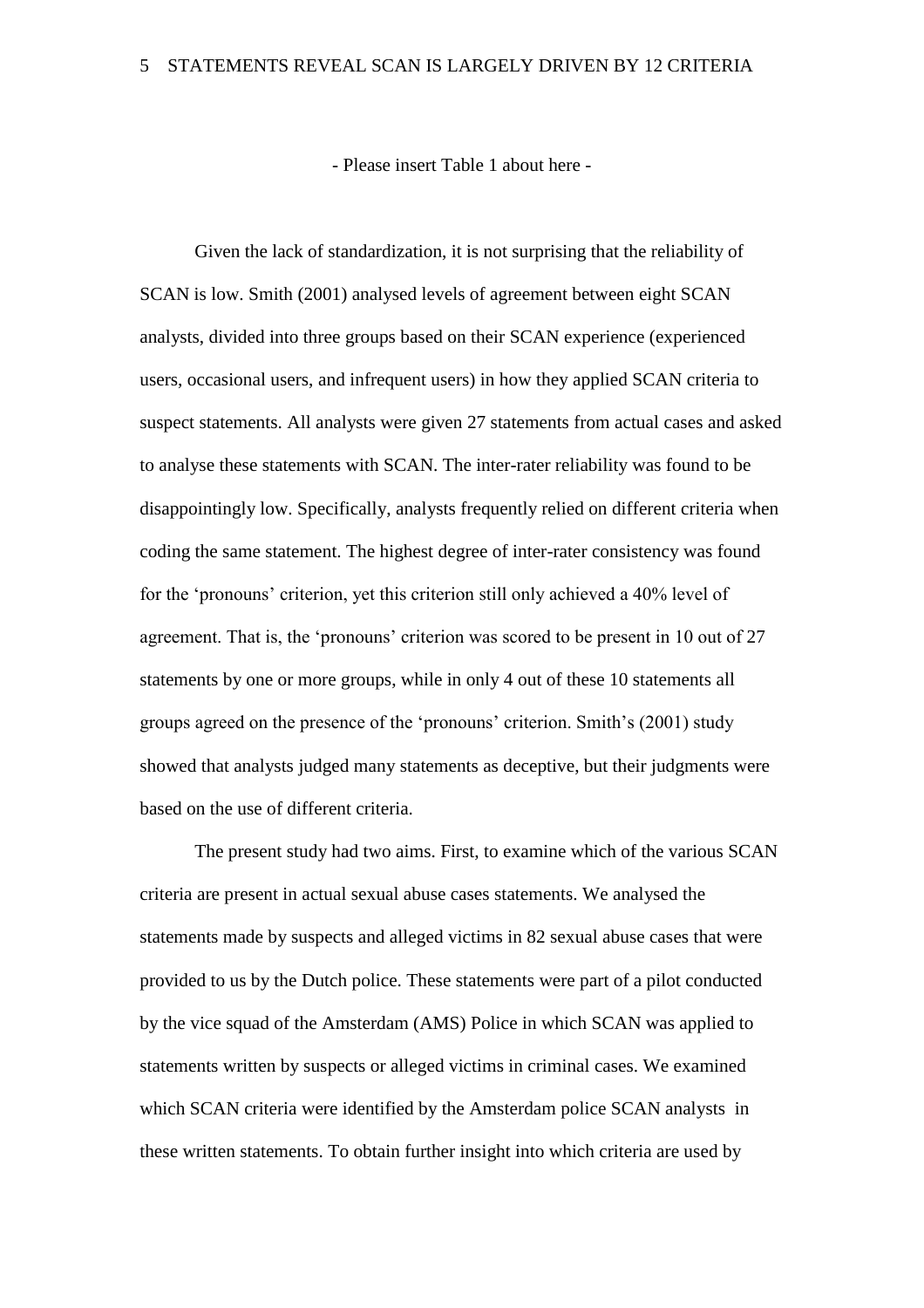Amsterdam police, we examined which of the SCAN criteria were included by the SCAN analysts in their recommendations for follow-up forensic investigations (for details, see method). Although the current study only relied on sexual abuse statements, the results of this study may still benefit research on SCAN because it would allow for a more standardized list of criteria that can be used in future research. Second, we calculated the inter-rater reliability of the AMS police SCAN analysts to obtain insight into the reliability of the SCAN method in real life practice, as sufficient inter-rater agreement is an important issue for any assessment method. Thus, the current study addresses reliability rather than validity issues related to the SCAN.

### **Method**

## **The Amsterdam Police Pilot**

In the vice squad of the Amsterdam police conducted a pilot, using SCAN in 115 sexual abuse cases. Alleged victims, witnesses, and suspects were asked to write down their version of what had happened, upon arrival at the police station, before any interrogation or interview. These statements were then submitted to a SCAN analysis (for details see below), and the results of this analysis were used to guide subsequent interrogation. The goal of this pilot was to explore to what extent SCAN might help in determining the credibility of victims, witnesses, and suspects.

The pilot team consisted of four SCAN analysts (three women), who all had completed the basic SCAN course (see www.lsiscan.com) a few months before the pilot started. At the start of the project, none of the SCAN analysts were experienced in employing SCAN in practice. During the pilot project, they frequently consulted the developer of the instrument (i.e., Avinoam Sapir). The police officers who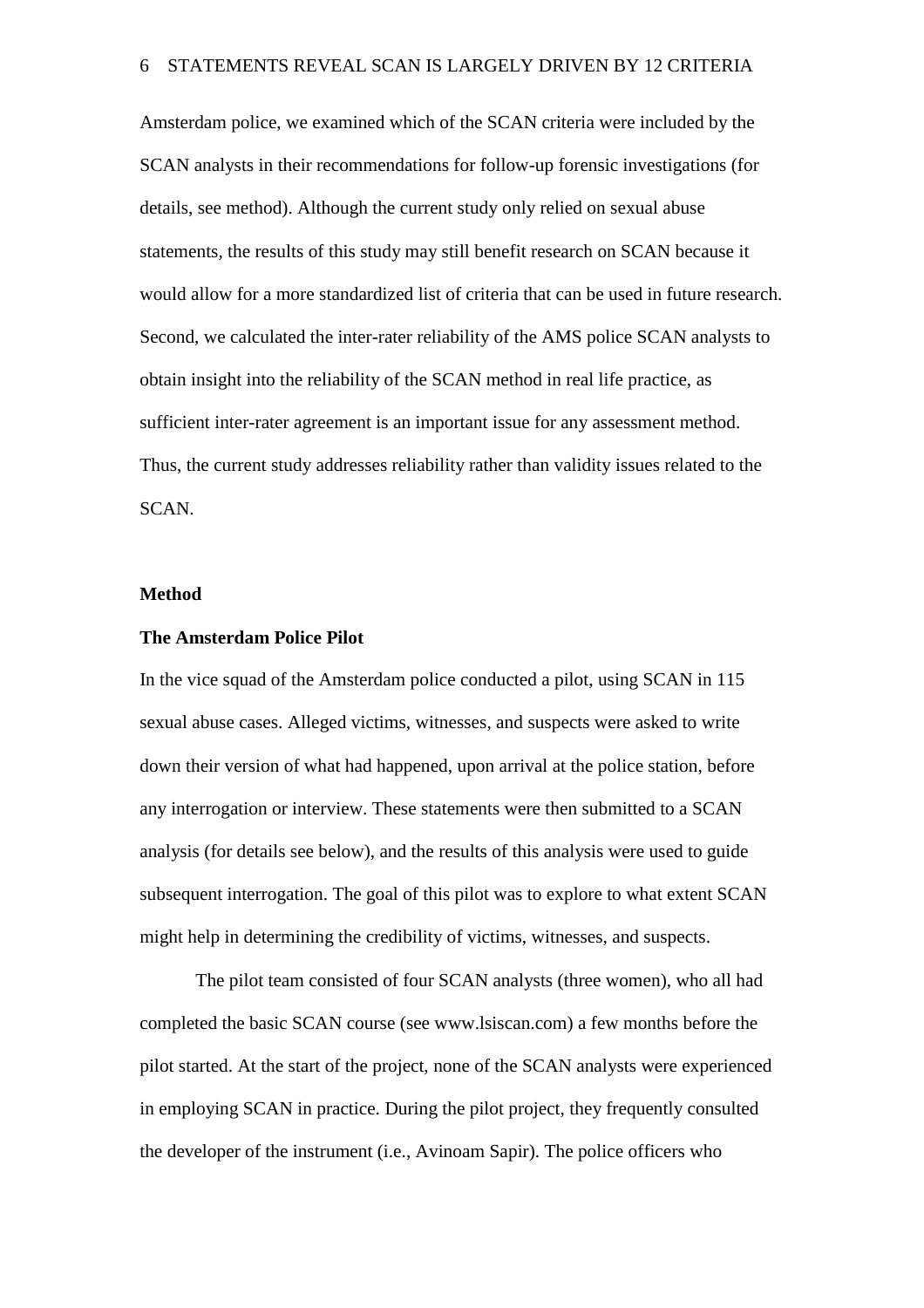analysed the statements will be referred to as SCAN analysts throughout the entire manuscript.

All statements in the pilot were analysed by two of the four trained SCAN analysts. In a typical SCAN analysis, the criteria in a statement are first colour coded. Table 1 gives a detailed overview of how the SCAN analysts coded each criterion within the written statements. For example, every person who is mentioned in the statement is highlighted in green (Appendix A, criterion 1). For some criteria, their presence is simply indicated in the margin. For example, the structure of the statement is written in the margin at the end of the statement (Appendix A, criterion 5). Finally, a subset of the criteria is not coded in the statement at all, and is only described in the report about the statement (e.g., features like first person singular, past tense; Appendix A, criterion 2). Having analysed the material in this way, each analyst wrote a report about the statement. Based on these reports, a final report was produced that combined all the individual analyses and recommendations. Such a final report would include information about specific questions that could be asked during a subsequent interview based on the SCAN analysis. For example, when the SCAN analysis reveals several unasked explanations within the statement during a specific time frame, a possible recommendation within the report could be: "Ask further explicit questions about the specific time frame". As another example, the writer may not properly introduce an important person within the statement. According to SCAN this could indicate a difficult relationship between the writer and the introduced person, and a recommended question could be: "Tell us about the relationship with [incomplete introduced person]".

Thus, for each case, the SCAN record, as coded by two SCAN analysts, consisted of: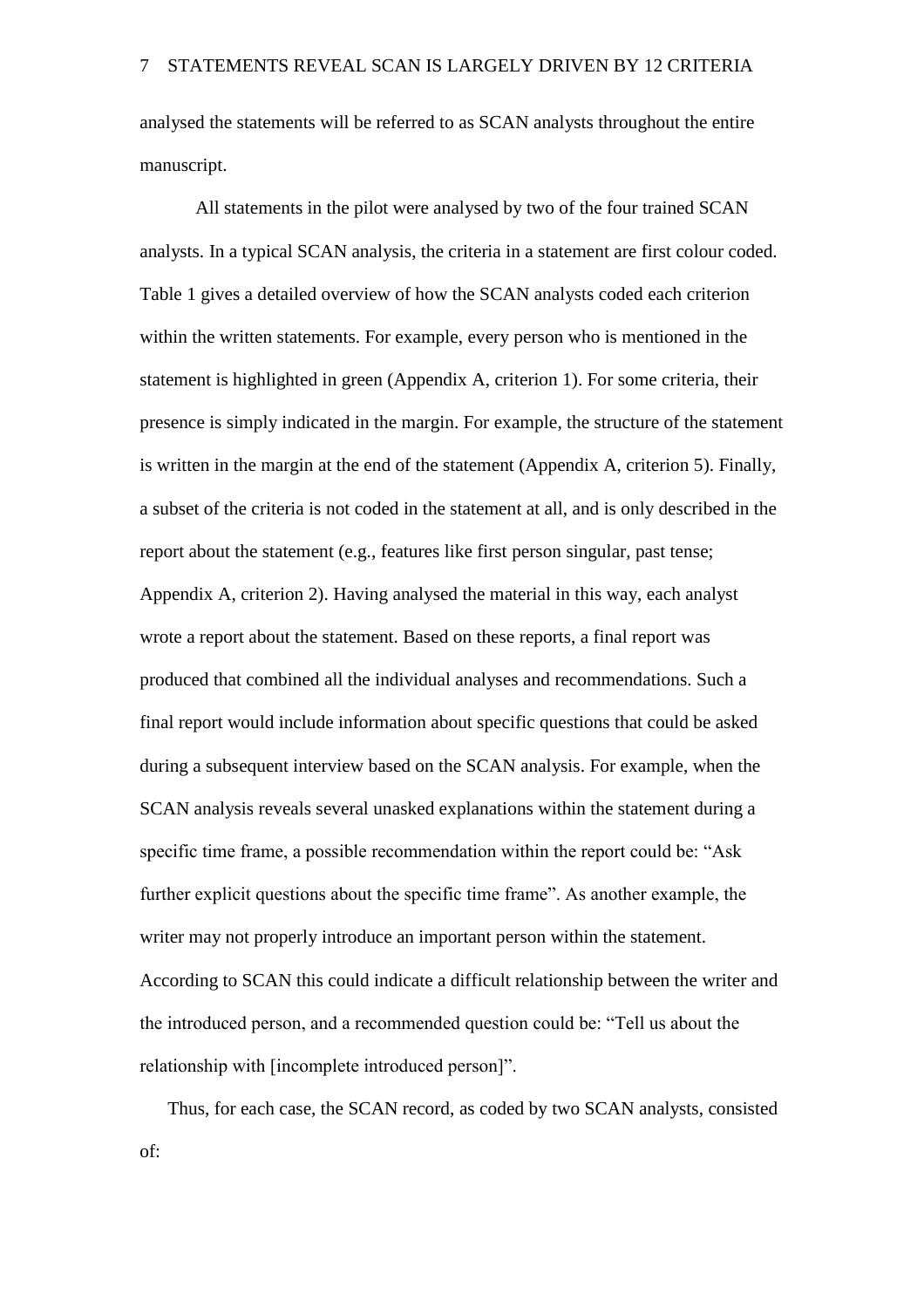- i. an unprocessed copy of the original written statement of the interviewee;
- ii. copies of the original statement including the coding scheme of the SCAN analysts (2 versions);
- iii. individual reports about the statement written by each analyst (2 reports);
- iv. a final report that combined the individual analyses and recommendations.

## *Cases included in the current study*

Of the 115 cases that were part of the pilot, 11 could not be used because they were incomplete: nine did not contain a SCAN coded statement, one did not contain a SCAN report with recommendations, and one record consisted of unreadable handwriting. Eighty-two statements were collected by asking alleged victims  $(n = 43)$ , suspects  $(n = 18)$ , and witnesses  $(n = 21)$ . The remaining cases did not contain a written statement, but consisted of other material such as letters from victims  $(n = 6)$ , suspects  $(n = 7)$  and witnesses  $(n = 7)$ , and e-mails from two witnesses. In accordance with the SCAN guidelines that emphasize the pure narrative version as a starting point for analysis, and to keep the set of statements homogeneous, these cases were also omitted. This resulted in a set of 82 cases that were included in the analysis. All cases were sexual abuse cases.

### *Analysis*

### *Present/absent*

SCAN criteria in the written statements and in the final report containing the recommendations were coded separately. To identify the presence of the SCAN criteria in the written statements, two independent coders evaluated whether each of the 21 criteria that were used by police AMS were present within the statements (see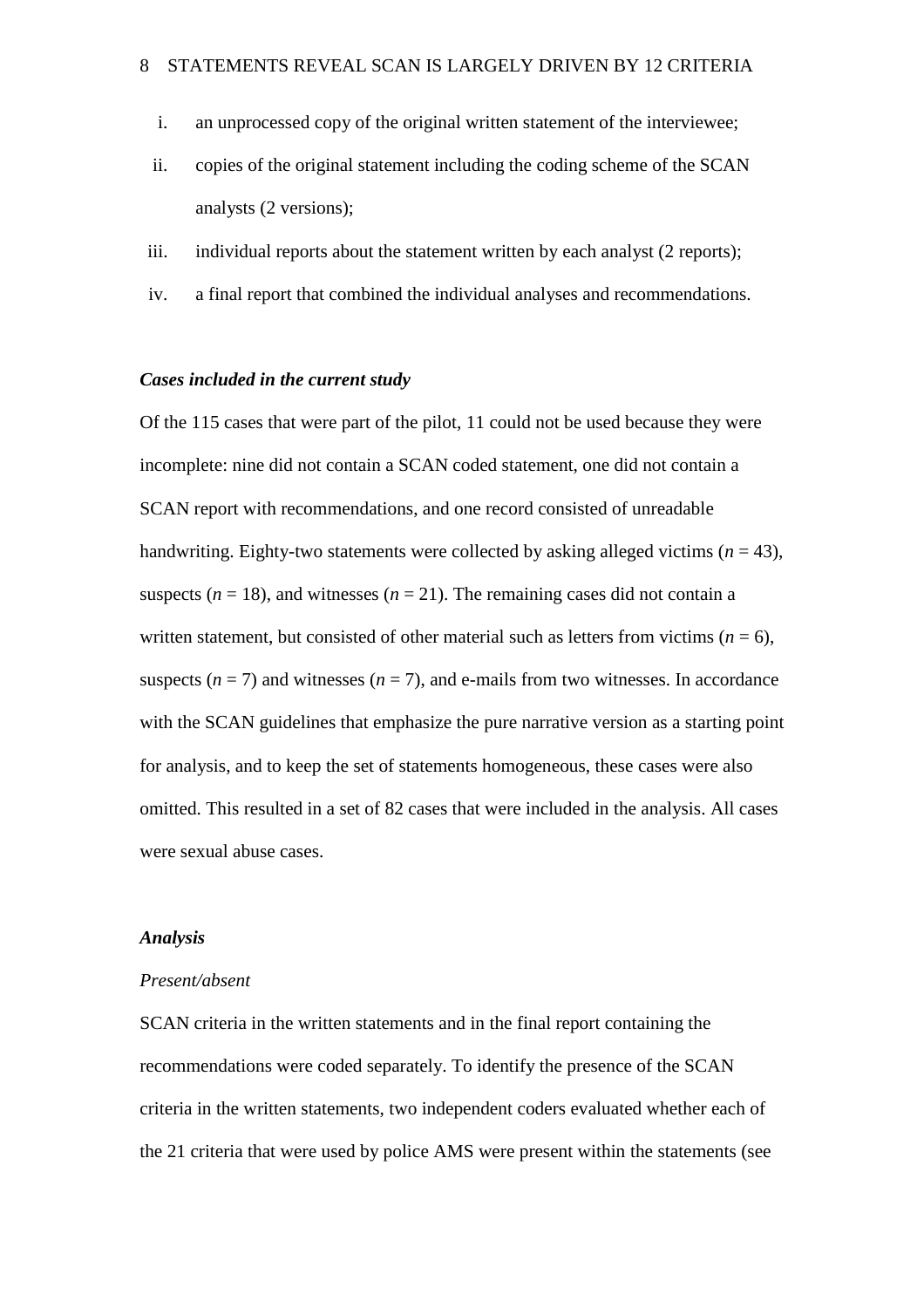Table 1 and Appendix A for definitions). One coder followed the SCAN basic course and the other coder read the SCAN course manual and was familiar with the SCAN literature and coding scheme. Thus, these coders did not analyse the statements themselves, but merely investigated the coding scheme that the SCAN analysts had produced for each statement. The evaluation by these coders will be referred to as SCAN evaluation. Presence of a criterion in the coding scheme for a statement was coded as '1' and absence as '0'. Criteria that were coded as present had to be either highlighted within the statement or noted in its margin, resulting in a 0/1 coding per criterion, per statement.

To investigate which of the SCAN criteria contributed to recommendations for follow-up investigations or interviews, the same two independent coders coded whether each of the 21 criteria used by police AMS were present ('1') or absent ('0') in either the individual reports or the final report. Again, this resulted in a 0/1 coding per criterion, per statement.

## *Frequency*

The 0/1 coding described above, however, is suboptimal for situations where a criterion is scored by both analysts, but at different locations within the statement. To obtain more detailed data in the presence of SCAN criteria, we also investigated the exact frequency of the different criteria within the written statements. This frequency analysis was limited to the written statement, because the recommendations are reports about the criteria, but do not contain the criteria themselves. Consequently, the frequency count will have no additional value over the presence (1) or absence (0) coding of the recommendations.

To identify the exact frequency of the SCAN criteria in the written statements, the same independent coders who coded the presence or absence of the criteria also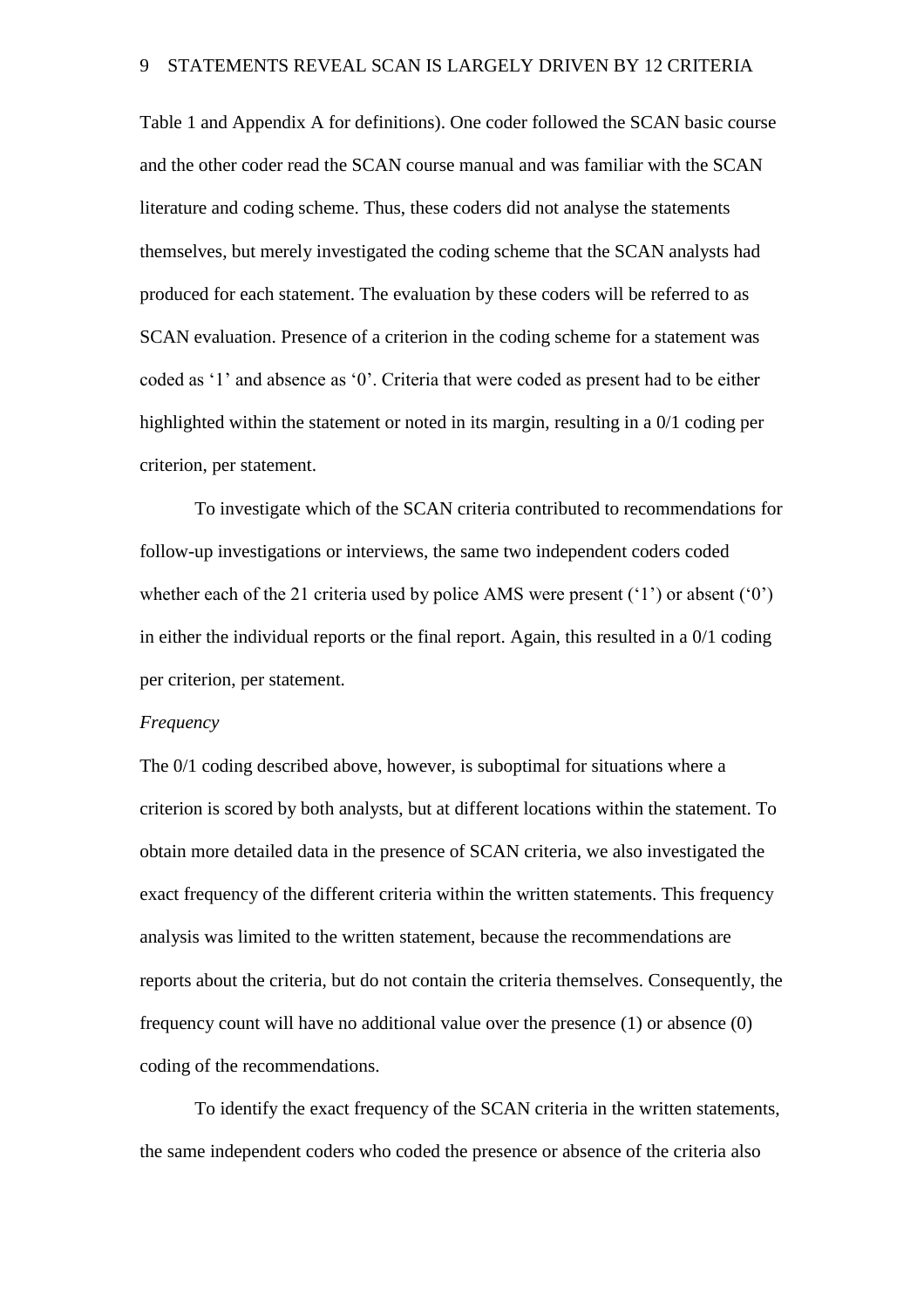coded how many times each of the 21 criteria employed by police AMS were present within each statement according to each SCAN analyst. Criteria that were coded as present had to be either colour coded within the statement or noted in its margin. Each coder gave a frequency count of each criterion for each line of the written statements. For example, when a SCAN analyst highlighted two social introductions in line 1 and one introduction in line 6, the total frequency of this criterion would be 3. Furthermore, the coding schemes were compared to make sure that when both coders coded the same number of criteria within one line, these criteria were, in fact, identical. This way, inter-rater reliability can be computed. Merely calculating a total count could produce the illusion of inter-rater agreement since a frequency count of 3, as in the example, can be achieved in multiple ways.

## *Inter-rater reliability of the two coders for the present/absent coding*

First, inter-rater reliability of the two independent coders for the present/absent SCAN evaluations in the written statements was calculated. As can be seen in Table 2 below, percentages of 1's of coder 1 and coder 2 often deviate considerably from 50%. This indicates a very skewed data set, which in turn leads to the underestimation of Kappa and Phi. Therefore, we decided to primarily use proportion agreement. Table 2 gives a detailed overview of proportion agreement, Phi and Kappa. Proportion agreement was calculated by dividing the number of SCAN evaluations where both coders agreed on the presence or absence of the criterion by the total number of statements. For example, for the *social introduction* criterion, both coders agreed on its presence in 81 out of 82 SCAN evaluations. This results in an inter-rater reliability of 81/82=0.98. Average proportion agreement for the written statements varied from 0.78 to 1 (*M*=0.93, *SD*=0.06).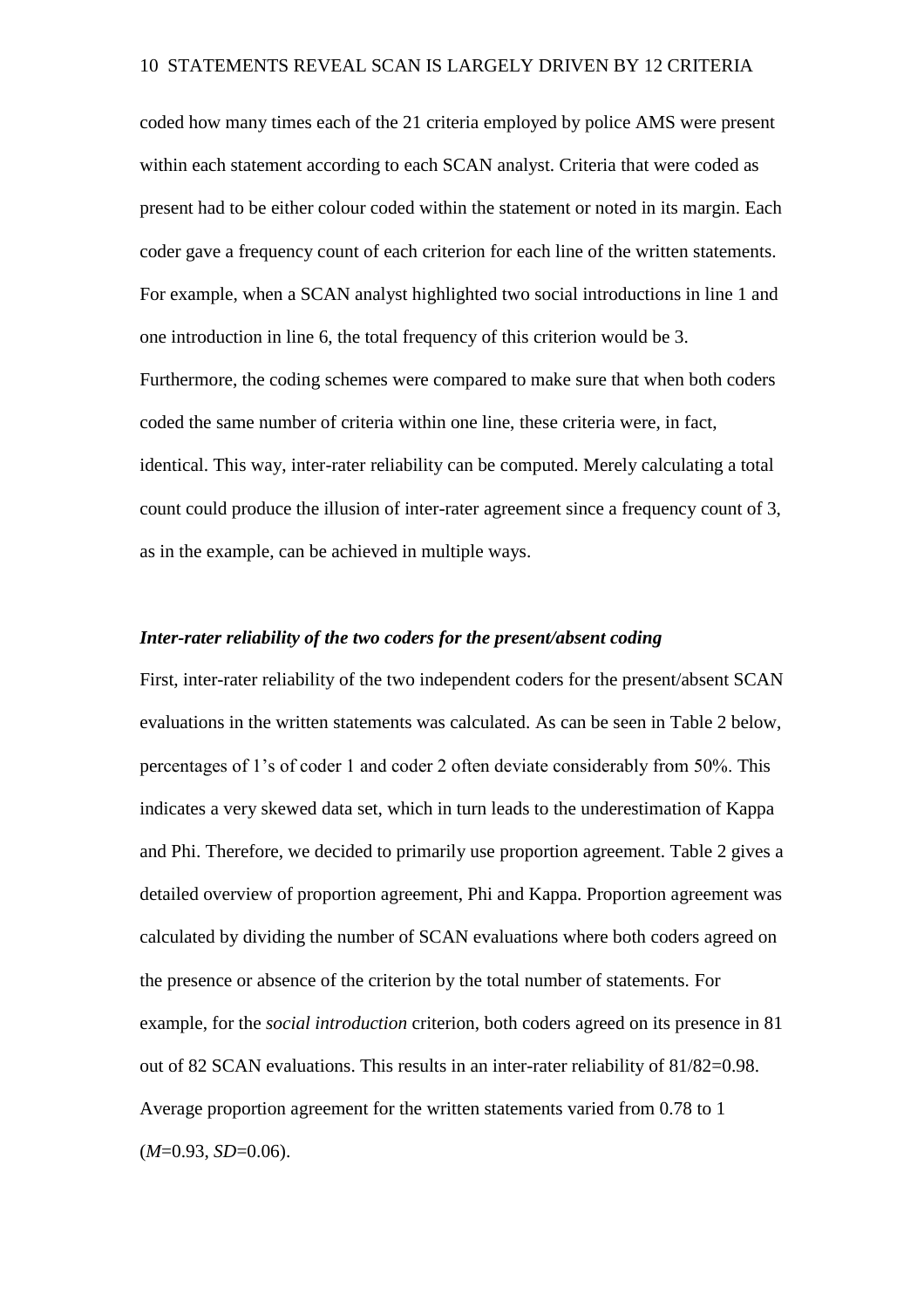Inter-rater reliability of the two independent coders for the recommendations was calculated in the same way, and varied between 0.81 and 1 (*M*=0.90, *SD*=0.05; see Table 2). Kappa and Phi were also calculated and are presented in Table 2. For both the written statements and the recommendations, the reliability showed to be sufficient to combine the scores for each criterion between coders. A criterion was coded as present when both coders coded the criterion as present and a criterion was coded as absent when one, or both coders coded the criterion as absent.

-Please insert Table 2 about here –

### *Inter-rater reliability of the two coders for the frequency coding*

As an index of inter-rater reliability for the frequency coding, Spearman rho was calculated between the frequency counts of the two independent coders. Separate analyses were carried out for SCAN analyst 1 and SCAN analyst 2. As the frequencies were very skewed we also included a detailed overview of Ms, SDs, median and skewness for both coders for each analyst (see Table 3). For SCAN analyst 1, the Spearman rho of the two independent coders for each separate criterion varied from 0.90 to 1, with an average of  $0.99$  (*SD* = 0.03). Spearman rho of the two independent coders for SCAN coder 2 varied from 0.70 to 1, with an average of 0.98  $(SD = 0.08)^2$ . More in-depth analyses of the percentages (see Table 2, McNemar tests), scored by each of the coders showed some significant differences between both coders. Most significant differences were found for criteria described in the recommendations. This is probably due the unstandardized nature of a recommendation report. Each report follows another structure or outline, depending on the SCAN analyst and type of statement. That is, the criteria are not discussed item-by-item in a specific order, but in a rather random continuous text. Despite these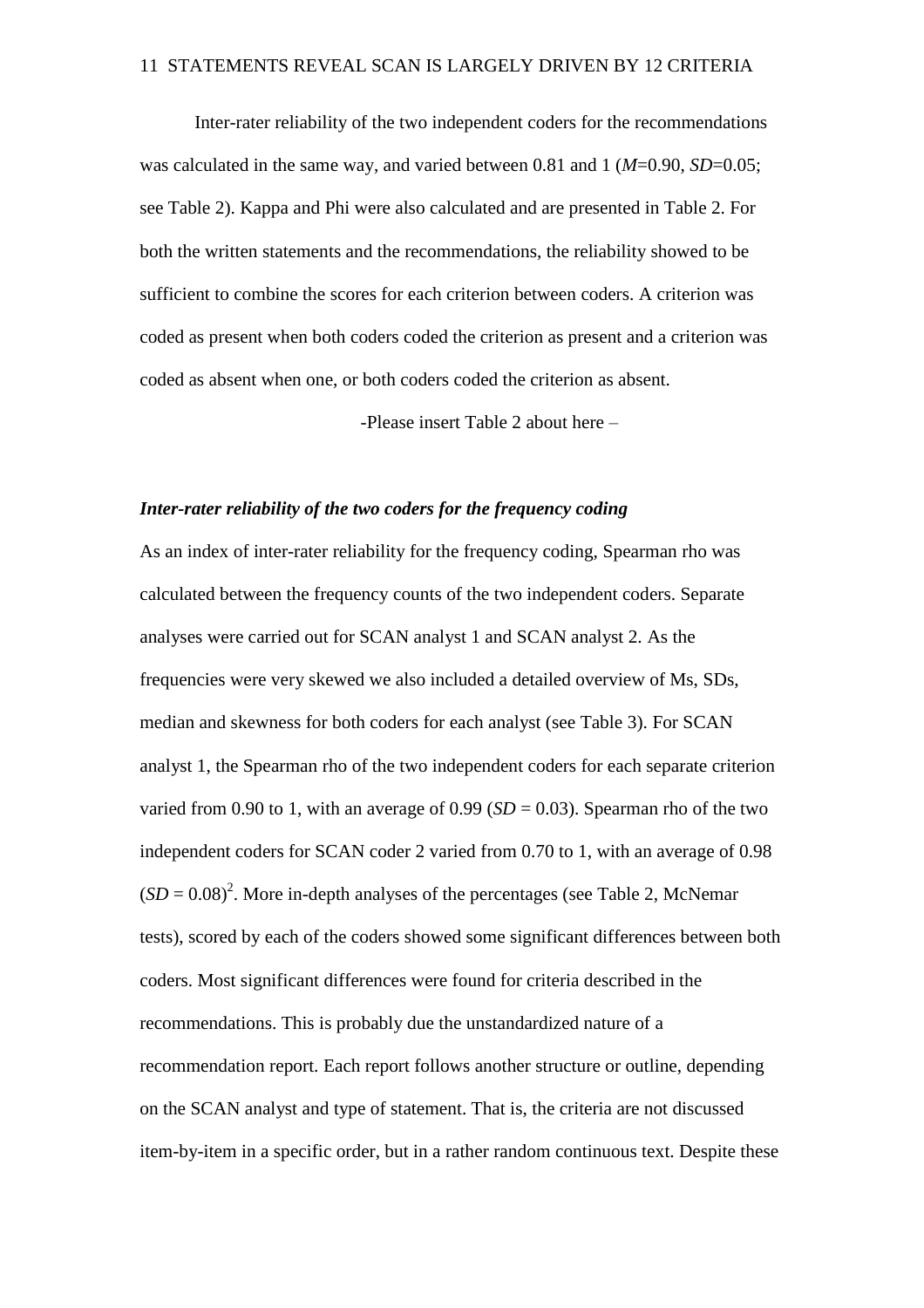few differences, inter-rater reliability showed to be sufficient to average the scores between coders.

-Please insert Table 3 about here –

In sum, we will first investigate the presence of the different criteria within the written statements and the recommendations. Second, we will analyse whether some criteria are more prominent in either the (i) written statements or the (ii) recommendations. Third, we will investigate the inter-rater reliability between the SCAN analysts to see whether SCAN can be used in a reliable way.

## **Results**

Based on the present/absent coding we calculated the proportions of written statements and recommendations in which each SCAN criterion was present, which is presented in Figure 1. For the written statements, results indicated that ten of the criteria were present in more than 25% of the statements (denoted with a \* in Figure 1). Furthermore, results indicated that 11 criteria were present in more than 25% of the recommendations (denoted with a \* in Figure 1). Nine of these criteria overlapped between the written statements and the recommendations. These criteria were: "Use of pronouns", "Social introduction", "Unimportant information", "Missing information", "Unasked explanation", "Negative language", "Together with", "Structure of the statement", and "Change in language". Three of the criteria differed notably between the written statements and the recommendations. The criterion "Communication" was present in over 25% of the written statements, but not in the recommendations. The criteria "First person singular, past tense" and "Place of emotions" were present in over 25% of the recommendations, but not in the written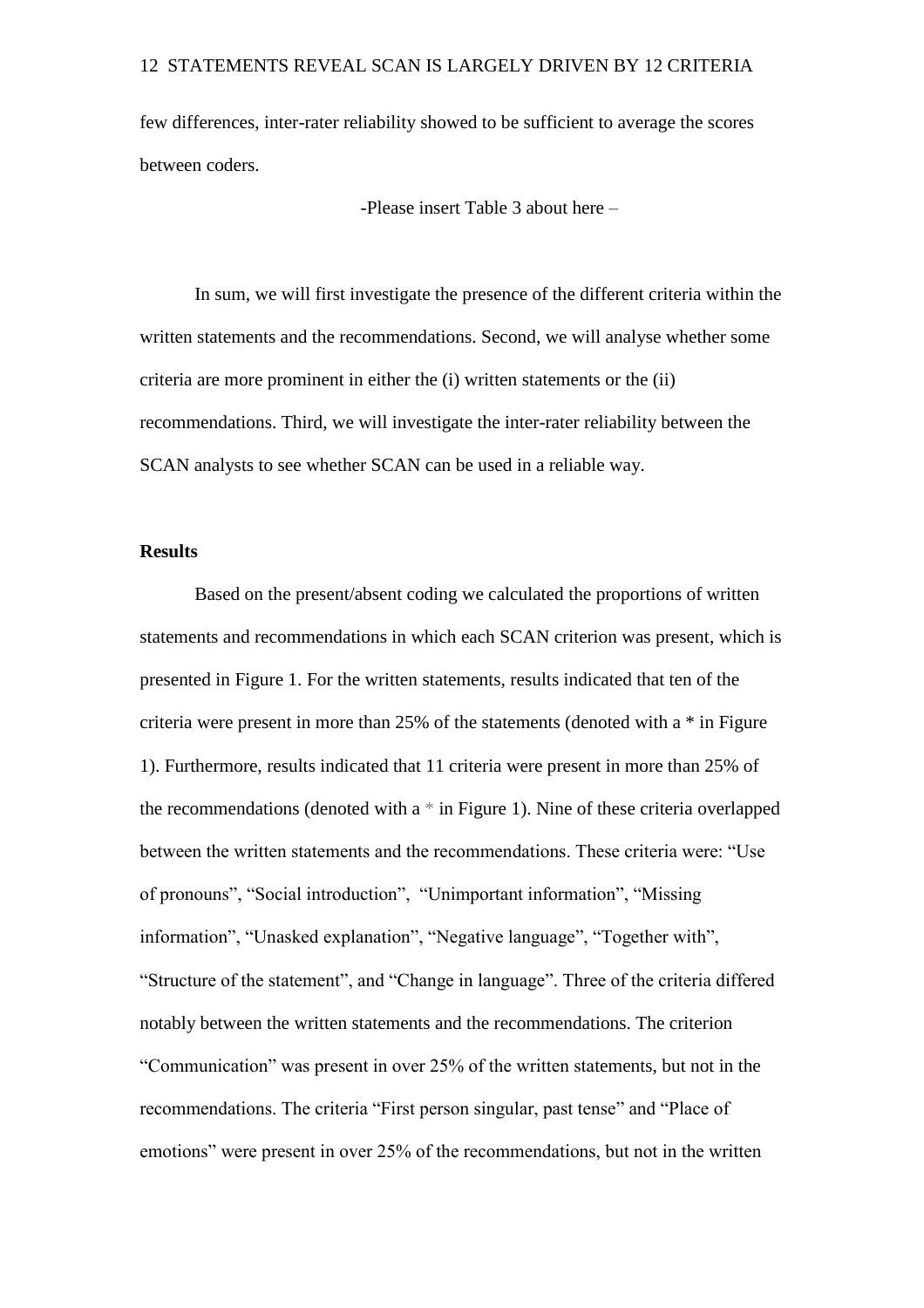statements. Taking into account all criteria that were present in more than 25% of either the written statements or the recommendations results in a list of 12 SCAN criteria. These criteria are denoted with a \* in Figure 1 in either the written statements or the recommendations, or both.

To investigate whether some criteria were more prominent in the written statements or the recommendations, a series of McNemar tests were carried out. To correct for multiple testing, a significance level of 0.01 was used. Only 15 out of the 21 criteria could be scored in the Written Statements, therefore we can only calculate 15 McNemar tests, the remaining six criteria were only discussed in the Recommendations. Nine out of 15 criteria were found to be significantly more often present in the written statements than in the recommendations (see Figure 1). These criteria were "Use of pronouns"  $[\chi^2(1, N=82) = 36.03, p<0.01]$ , "Unimportant" information"  $[\chi^2(1, N=82) = 28.20, p<0.01]$ , "Together with"  $[\chi^2(1, N=82) = 9.03$ , *p*<0.01], "Missing information" [**χ** <sup>2</sup>(1, *N*=82) = 32.24, *p*<0.01], "Unasked explanation"  $[\chi^2(1, N=82) = 33.58, p<0.01]$ , "Negative language"  $[\chi^2(1, N=82) =$ 18.23, *p*<0.01], "Communication"  $[\chi^2(1, N=82) = 49.02, p<0.01]$ , "Place of emotion"  $[\chi^2(1, N=82) = n.c., p<0.01]$  and "Social introduction"  $[\chi^2(1, N=82) = n.c.<sup>1</sup>, p<0.01]$ . None of the remaining criteria were more often present in the Written Statements compared to the Recommendations. As a result, no differences were found for "Verb leaving", "Structure of the statement", "Change in language", "Order", "Activities", and "Resistance".

-Please insert Figure 1 about here –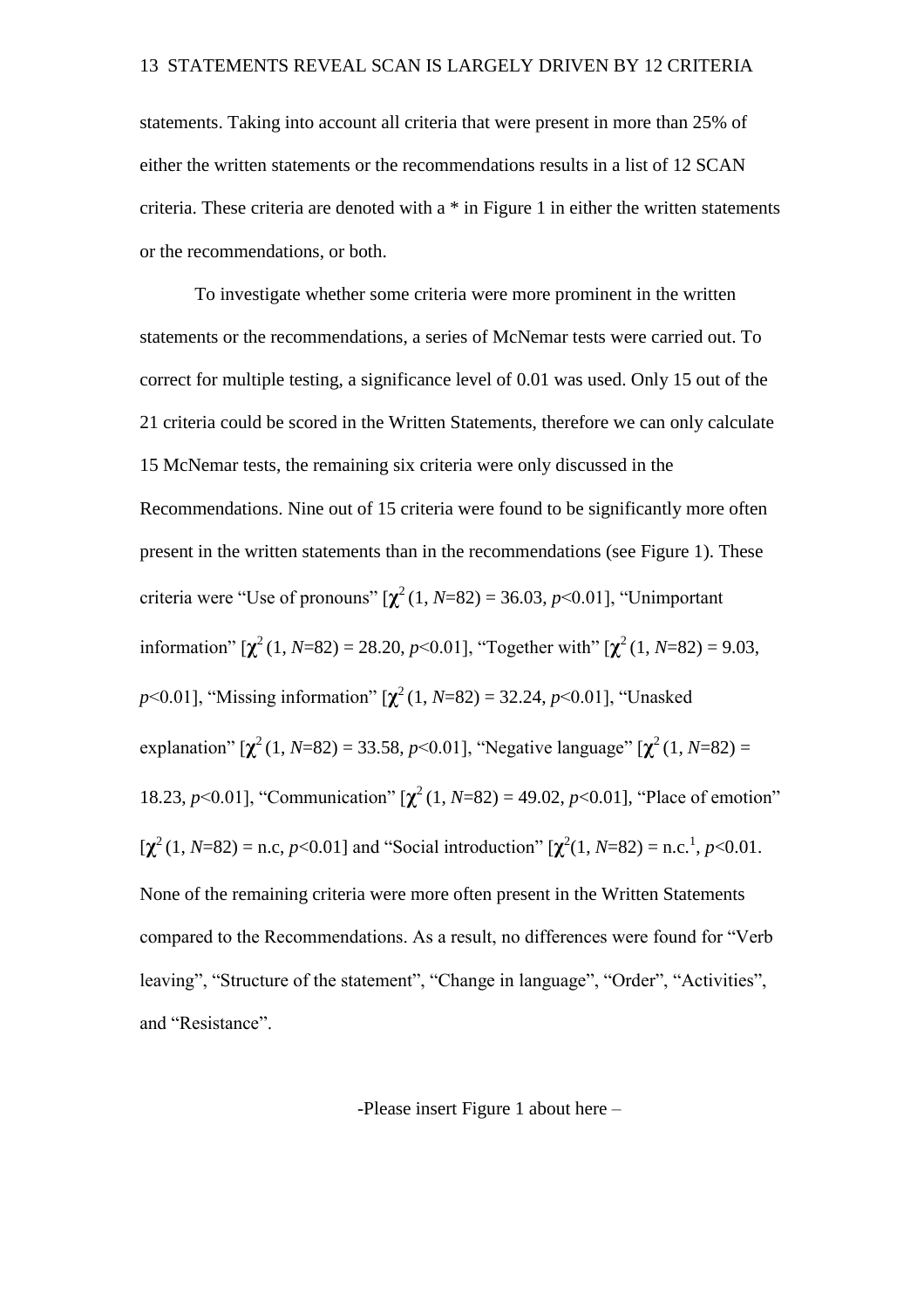Next, the inter-rater reliability of the two SCAN analysts was calculated by means of proportion agreement. As the presence of each criterion was coded per line, we were able to compare the frequency counts of both analysts with great precision. An example will help to clarify how reliability was calculated. Consider SCAN analyst 1 who highlights 3 pronouns in line 1, 2 pronouns in line 2, and 5 pronouns in line 3. SCAN analyst 2, in contrast, highlights 4 pronouns in line 1, 2 pronouns in line 2, and 4 pronouns in line 3. First, we look at the comparison between both analysts for line 1. Here we see that they agree about 3 pronouns. For line 2, they agree about 2 pronouns and for line 3 they agree about 4 pronouns. Statements were also compared to make sure that when both analysts coded the same number of criteria within one line; the criteria were, in fact, identical. This leads to a total amount of 9 pronouns on which both analysts agree. However, in total there are 11 (4+2+5) pronouns scored in the three lines. This leads to a proportion agreement of  $9/11 = .81$ . This calculation was carried out for each criterion in each statement. Next, we calculated the average proportion agreement per criterion for all 82 statements (See Table 4). Average proportion agreement is  $0.31$  (*SD* = 0.21). The frequency counts of each criterion were averaged for both analysts to obtain the total frequency count of the different criteria within the written statements, which is presented in Table 5.

## Please insert Tables 4 and 5 about here -

Finally, we determined these frequencies for victims  $(n = 43)$ , suspects  $(n = 12)$ 18), and witnesses  $(n = 21)$ , separately. The total frequencies for these categories were analysed by one-way Analyses of Covariance to evaluate differences between the writers in the presence of criteria, with length of the statement as a covariate. To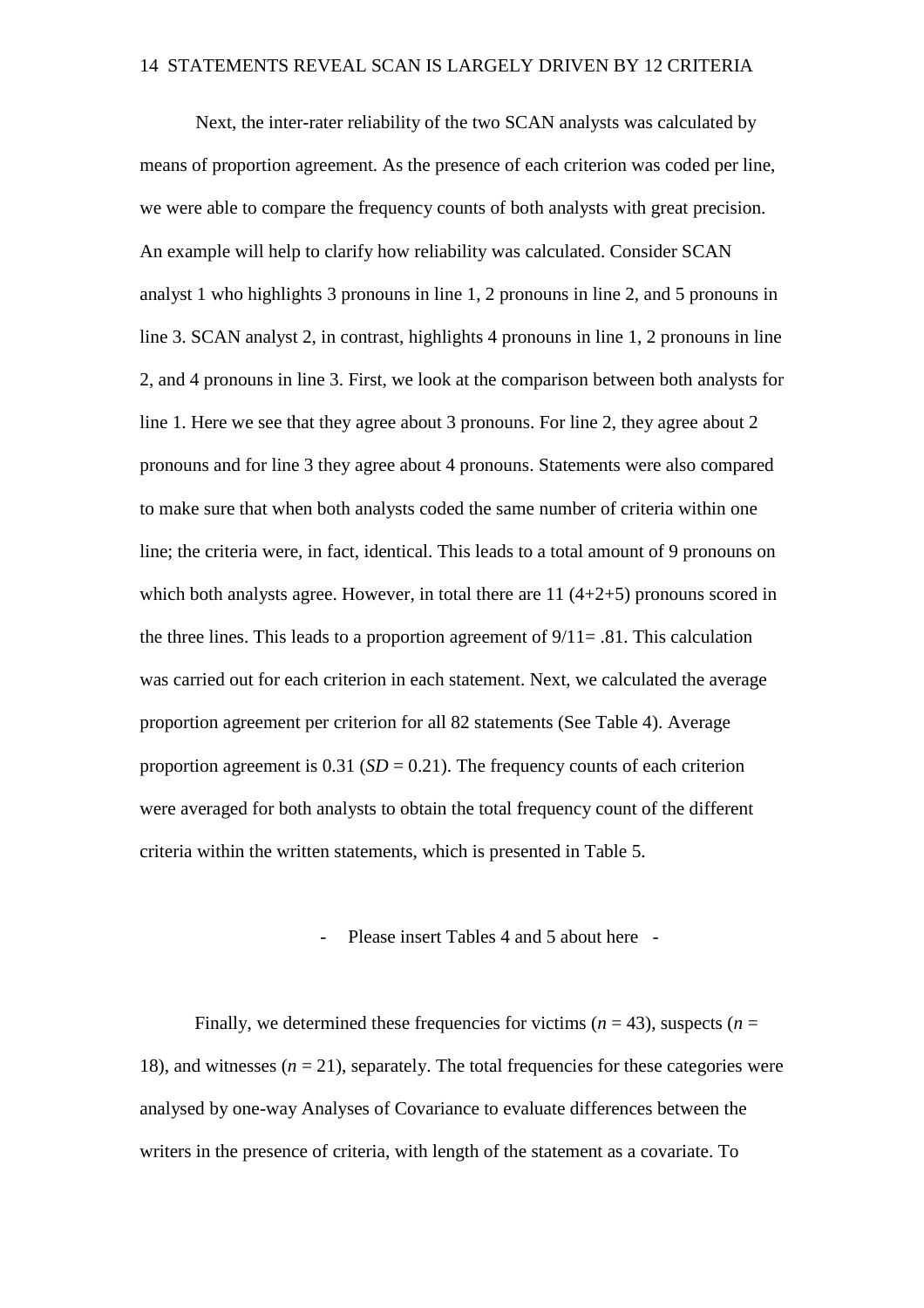correct for multiple testing, a more conservative significance level of 0.01 was used. However, no significant differences for any of the criteria were found between victims, suspects, and witnesses. Table 5 presents the frequencies of the different criteria for each role per 50 lines, the average length of a statement.

## **Discussion**

Given the unstandardized nature of the SCAN method, the present study examined which SCAN criteria are most frequently used in the field. To address this issue, 82 cases on which police AMS performed SCAN were investigated. Ten criteria were found to be present in over 25% of the written statements and 11 criteria were found to be present in over 25% of the recommendations. Taken together, this resulted in a list of 12 unique criteria that were used in more than 25% of the cases.

These 12 criteria largely overlap with the criteria reported by Smith (2001), and also by Vrij (2008b) in his review of SCAN. The only criterion that is not listed by these authors is the "together with" criterion, which contributed to the recommendations for follow-up investigations in 40% of the cases. Two other criteria ("unasked explanation" and "unimportant information") are not directly discussed in Vrij (2008a), but these criteria show some degree of overlap with Vrij's descriptions of the criteria "out of sequence information" and "extraneous information".

Our results also show that 8 criteria were more often present in written statements than in the recommendations, regardless of the examinee's status (i.e., victim, suspect or witness). Two criteria were more often present in the recommendations than in the written statements. These criteria were "First person singular, past tense" and "First sentence". This can be explained by the absence of a coding symbol with which their presence can be marked in written statements. Even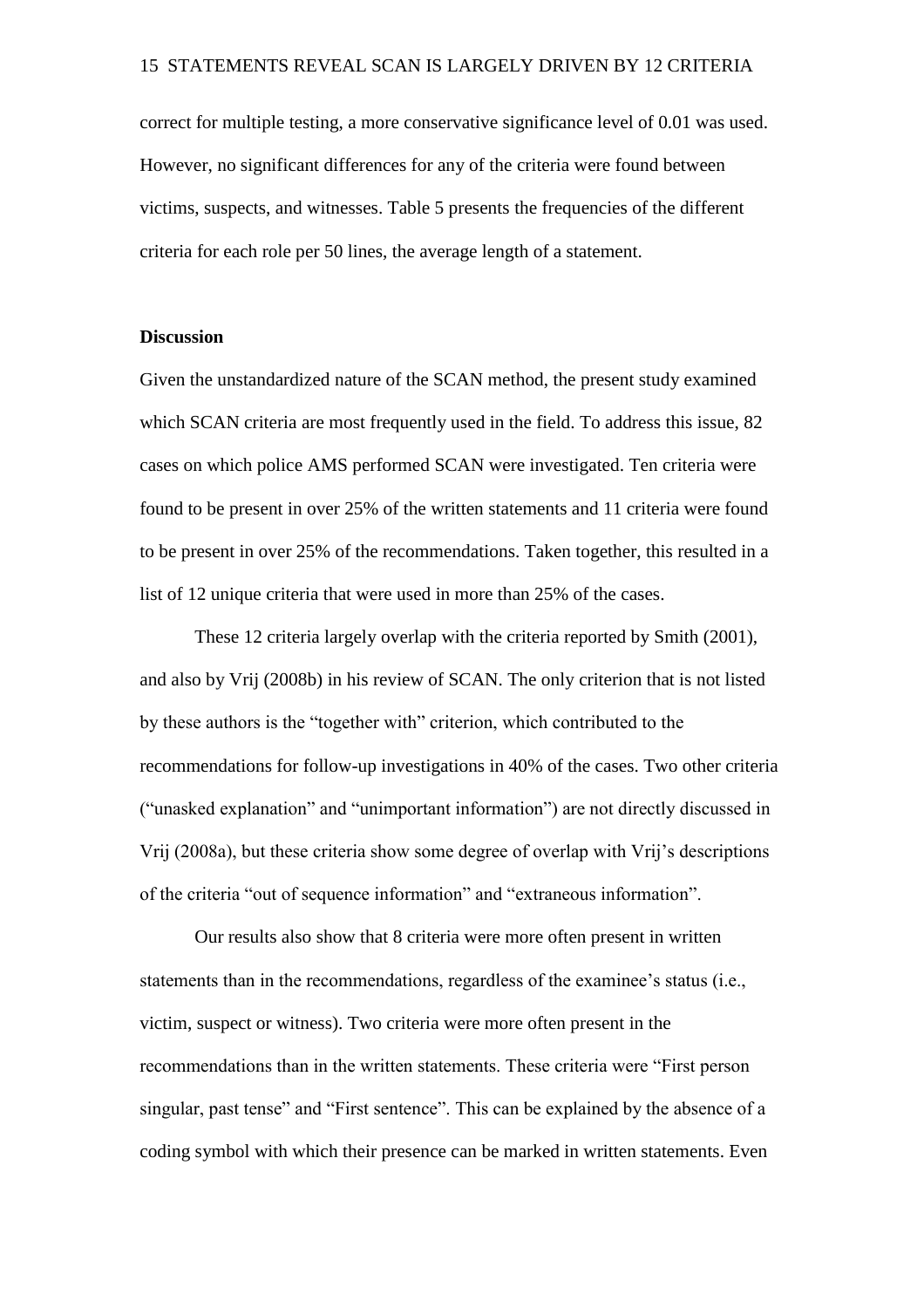though "First person singular, past tense" was not scored in the written statements, it emerged in follow-up decisions in almost 60% of the cases (Figure 1).

To evaluate the criteria used in the written statements and the reliability of the SCAN method, we calculated the exact frequency of each criterion. Although the SCAN analysts were trained in using SCAN, their inter-rater reliability was found to be disappointingly low. This finding is especially striking, as all 4 analysts employed the same definitions – given in a self produced summary - and should therefore have been able to investigate these criteria and their appropriate interpretations in a similar way. This low inter-rater reliability suggests that the SCAN method is insufficiently developed as a forensic tool.

A number of the most commonly cited SCAN criteria overlap with criteria from other verbal veracity assessment methods. The criterion "place of emotion", for example, overlaps with the criterion "accounts of subjective mental state" of the Criteria Based Content Analysis (CBCA; Steller & Köhnken, 1989), and the criterion "affect" of the Reality Monitoring approach (RM; Johnson & Raye, 1981; Sporer, 1997). However, in SCAN, it is primarily the place of the emotion in the statement that is of importance. More specifically, according to SCAN, truth-tellers include emotions particularly after the climax of the story, while liars tend to mention emotions just before the climax of the story. In contrast, in CBCA and RM the presence of emotional language per se is an indication of authenticity regardless of its precise placement. For example, "I was very scared when he touched me" would fulfil the criterion for CBCA and RM regardless of where this sentence is mentioned within the statement. The SCAN criterion "spontaneous corrections" is similar to CBCA criterion 14, also called spontaneous corrections (for a detailed description of CBCA see Vrij, 2008a), and refers to the presence of corrections within the statement. For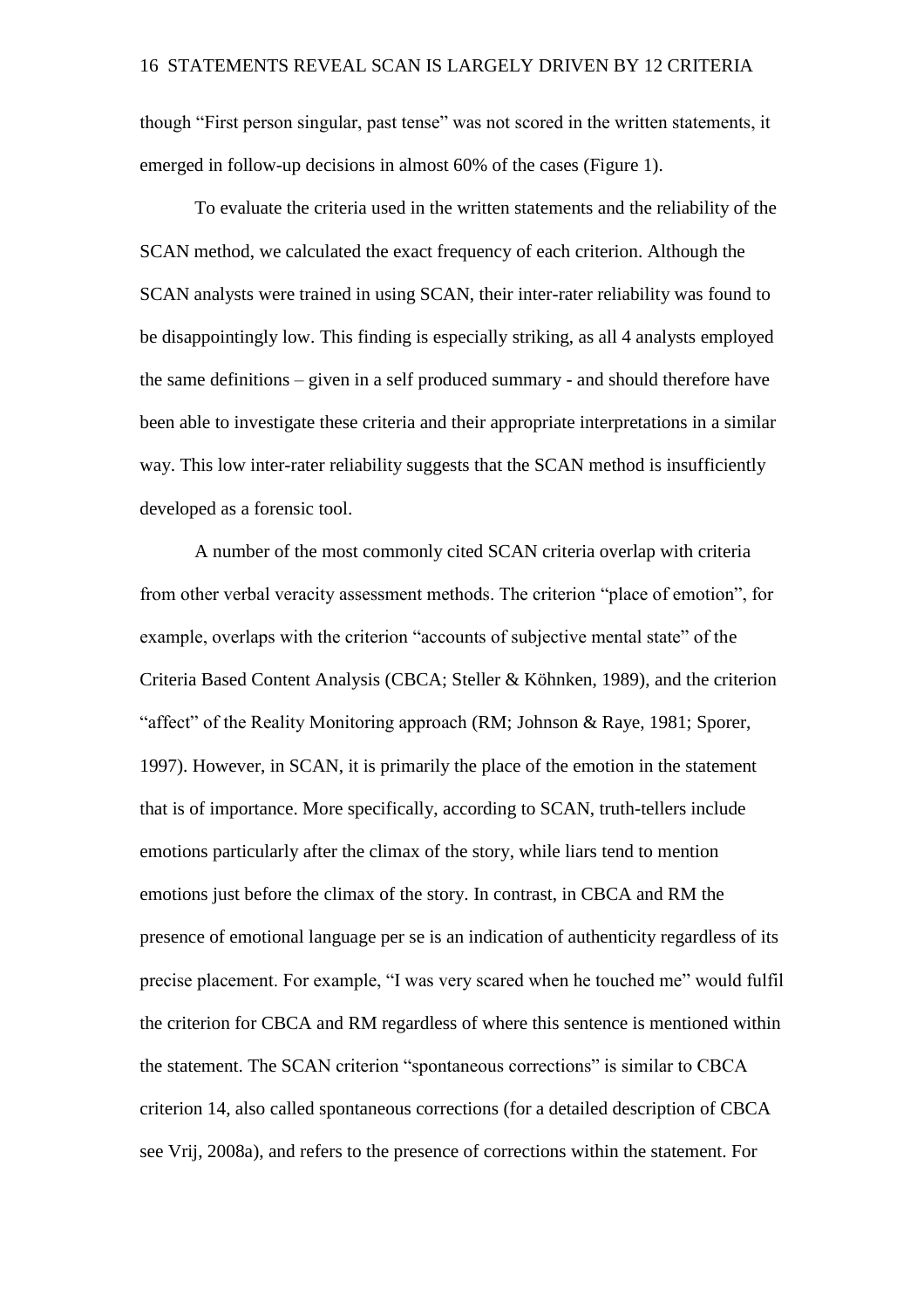SCAN, their presence indicates deceit, while CBCA analysts believe that their presence indicates truthfulness. A similar discrepancy occurs for the SCAN criterion "lack of conviction or memory", which comes close to CBCA criterion 15 with the same name. CBCA analysts believe that the presence of this criterion indicates truthfulness, while SCAN users hold the opposite belief. The criteria "out of sequence information" and "extraneous information" are similar to the CBCA criteria "unstructured production" and "superfluous details", but again, both approaches attach opposite qualities to the presence of these criteria. Research has shown that CBCA criteria are significantly more present in truthful statements relative to false statements (Vrij, 2005). Things are quite different for the related SCAN criteria: recent research has found no evidence that these SCAN criteria are more present in false statements than in truthful statements (Nahari, Vrij, & Fisher, 2011).

Support for certain SCAN criteria comes from research on linguistics features of false and true statements. Newman, Pennebaker, Berry, and Richard (2003) reported that compared to truth-tellers, liars use fewer self-references (e.g., I, me and my) in their stories. These findings were supported by DePaulo and colleagues (2003). By using fewer self-references, liars tend to distance themselves from their statements. The SCAN criteria "first person singular, past tense "and "pronouns" are related to this finding. Sapir (2005) contends that the presence of these two criteria indicates deception, which is in accordance with the findings of the Depaulo et al. (2003) and Newman et al. (2003).

Two limitations of the present dataset deserve attention. First, all the data generated by the vice squad of police AMS were sexual abuse cases. It is possible that some or even all of the most frequently used criteria are specific for these cases. However, the available literature about SCAN describes similar criteria (Vrij, 2008a;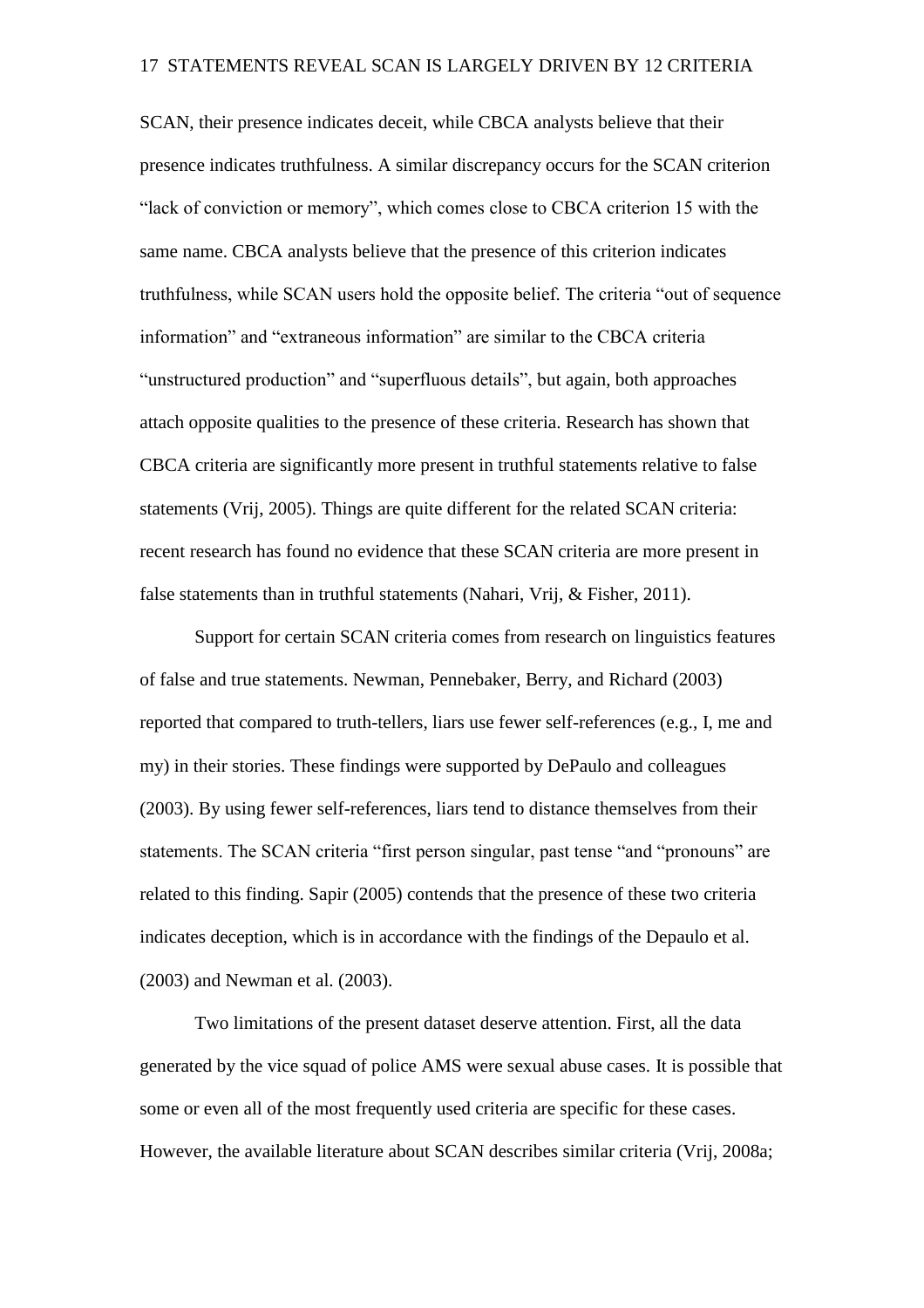Smith, 2001), which indicates that these criteria are probably also common for nonvice cases. Second, the pilot only included four SCAN trained analysts. Given the unstandardized nature of SCAN, it is possible that these results do not generalize to other SCAN users. Still, the list of most frequently used criteria largely overlaps with those reported in the literature (Vrij, 2008a; Smith, 2001), supporting the notion that these criteria indeed drive SCAN.

In sum, the results of the present study show that SCAN is largely driven by a set of 12 criteria. However, it is important to note that the inter-rater reliability of those criteria is low, except for "Pronouns" and "Social introduction". As sufficient inter-rater reliability is one of the requirements for any tool to be applied in practice, these findings suggest that SCAN is insufficiently developed as a forensic tool and the extensive use of SCAN in practice should be discouraged. Still, to our knowledge, our study is the first to actually show which criteria drive SCAN. We therefore recommend using the 12 SCAN criteria as a starting point for future studies on their psychometric properties. To overcome the issue of low inter-rater reliability future studies could use a more standardized coding system for scoring SCAN, as was shown by Nahari et al. (2011).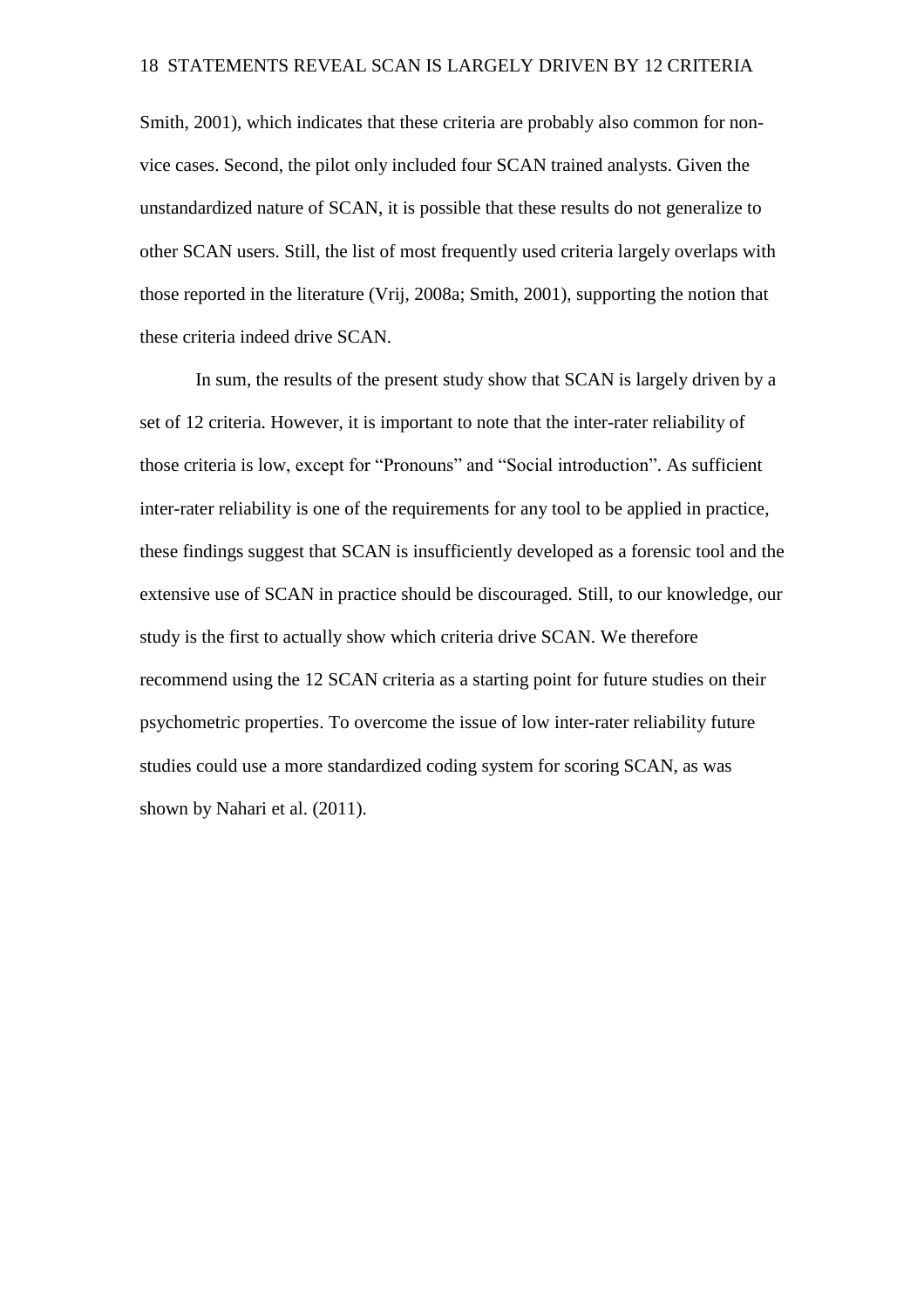## **References**

- Aamodt, M. G., & Custer, H. (2006). Who can best catch a liar? A meta-analysis of individual differences in detecting deception. *Forensic Examiner, 15*, 6-11.
- Akehurst, L., Kohken, G., Vrij, A., & Bull, R. (1996). Lay persons' and police officers' beliefs regarding deceptive behaviour. *Applied Cognitive Psychology, 10*, 461-471.
- Bockstaele, M. (2008a). De SCAN als middel tot waarheidsvinding [SCAN as a tool for searching the truth]. *Het Tijdschrift voor de Politie [Journal of Police], 70*, 8-13.
- Bockstaele, M. (2008b). Scientific Content Analysis (SCAN). Een nuttig instrument bij verhoren? [SCAN: A valuable tool for interrogations?]. In L. Smets & A. Vrij (Eds.), *Het analyseren van de geloofwaardigheid van verhoren: Het gebruik van leugendetectiemethoden [The analysis of the credibility of interrogations: The use of lie detection methods]* (pp. 105-156). Brussels, Belgium: Politeia.
- Bond, C. F., & DePaulo, B. M. (2006). Accuracy of deception judgments. *Personality and Individual Differences, 10*, 214-234.
- DePaulo, B. M., Lindsay, J. J., Malone, B. E., Muhlenbruck, L., Charlton, K., & Cooper, H. (2003). Cues to deception. *Psychological Bulletin, 129*, 74-118.
- Driscoll, L. (1994). A validity assessment of written statements from suspects in criminal investigations using the SCAN technique. *Police Studies, 4*, 77-88.
- Greer, E. (2000). The truth behind legal dominance feminism's "two percent false rape claim" figure. *Loyola of Los Angeles Law Review, 33*, 947-972.
- Gudjonsson, G. H., Sigurdsson, J. F., Asgeirsdottir, B. B., & Sigfusdottir, I. D. (2007). Custodial interrogation: What are the background factors associated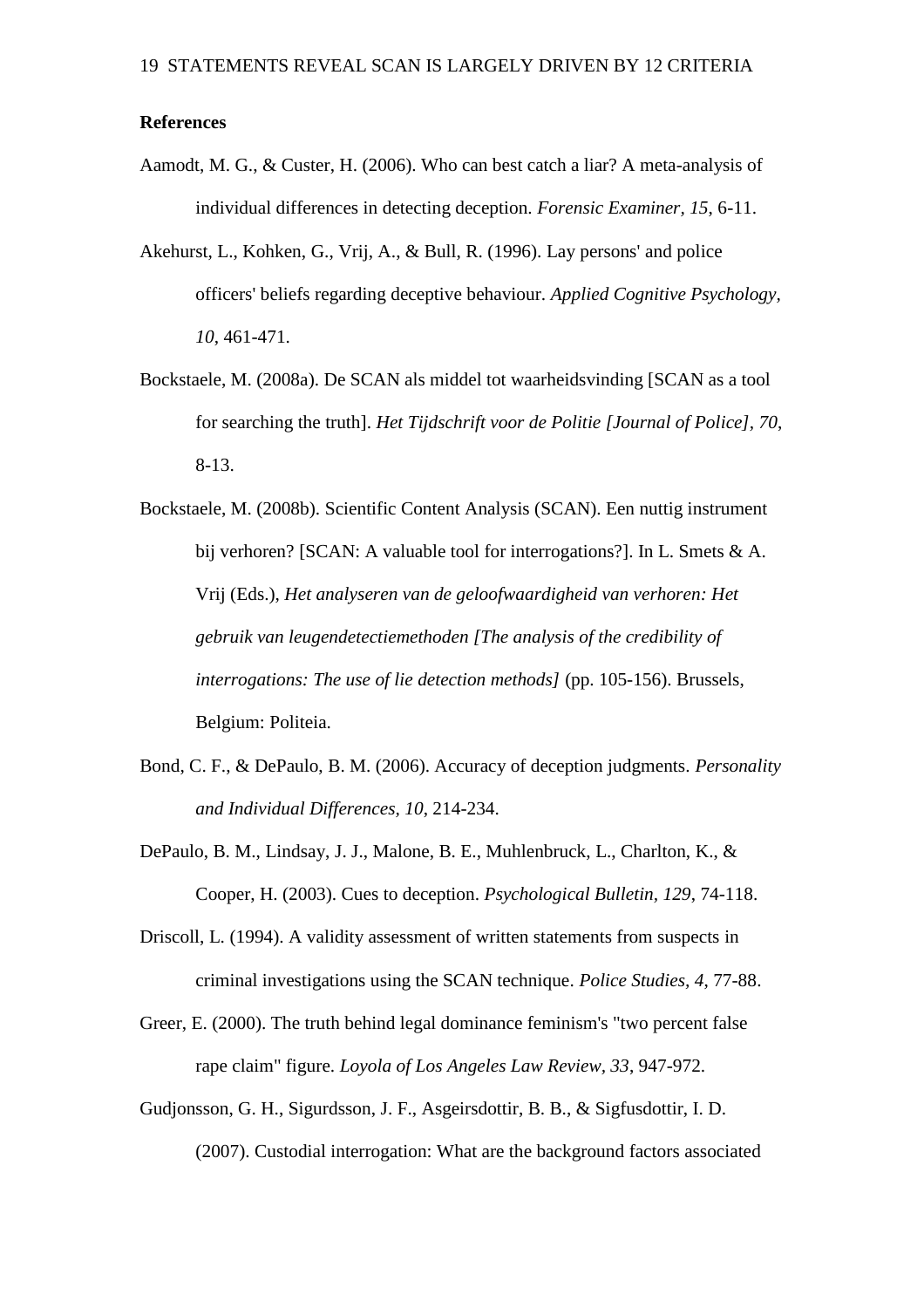with claims of false confession to police? *Journal of Forensic Psychiatry & Psychology, 18*, 266-275.

- Johnson, M. K., & Raye, C. L. (1981). Reality monitoring. *Psychological Review, 88*, 67-85.
- Lisak, D., Gardinier, L., Nicksa, S. C., & Cote, A. M. (2010). False allegations of sexual assault: An analysis of ten years of reported cases. *Violence Against Women, 16*, 1318-1334.
- Nahari, G., Vrij, A., & Fisher, R. P. (2011). Does the truth come out in the writing? SCAN as a lie detection tool. *Law and Human Behavior*, 1-11.
- Newman, M. L., Pennebaker, J. W., Berry, D. S., & Richards, J. M. (2003). Lying words: Predicting deception from linguistics styles. *Personality and Social Psychology Bulletin, 29*, 665-675.
- Sapir, A. (2005). *The LSI course on scientific content analysis (SCAN)*. Phoenix, AZ: Laboratory for Scientific Interrogation.
- Smith, N. (2001). Reading between the lines: an evaluation of the Scientific content Analysis technique (SCAN). *Police Research Series Paper 135*, 1-42.
- Sporer, S. L. (1997). The less travelled road to truth: Verbal cues in deception detection in accounts of fabricated and self-experienced events. *Applied Cognitive Psychology, 11*, 373-397.
- Steller, M., & Köhnken, G. (1989). Criteria Based Statement Analysis. In D. C. Raskin (Ed.), *Psychological methods in criminal investigation and evidence* (pp. 217-245). New York: Springer
- Strömwall, L. A., & Granhag, P. A. (2003). How to detect deception? Arresting the beliefs of police officers, prosecutors and judges. *Psychology, Crime and Law, 9*, 19-36.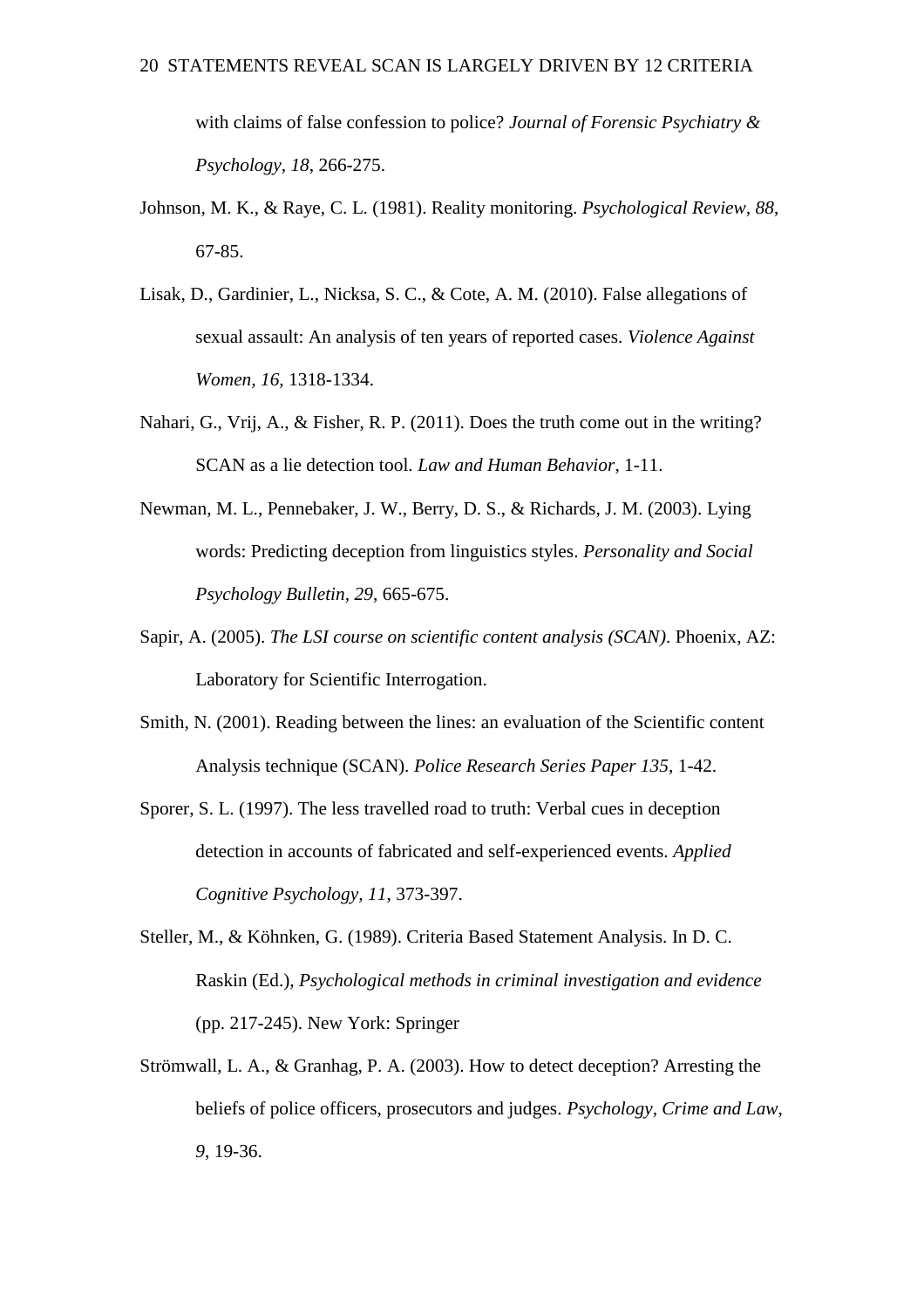- Vrij, A. (2005). Criteria Based Content Analysis: A qualitative review of the first 37 studies. *Psychology, Public Policy, and Law, 11*, 3-41.
- Vrij, A. (2008a). Beliefs about nonverbal and verbal cues to deception. In A. Vrij (Ed.), *Detecting lies and deceit* (pp. 115-140). Chirchester: Wiley.
- Vrij, A. (2008b). Nonverbal dominance versus verbal accuracy in lie detection: A plea to change police practive. *Criminal Justice and Behavior, 35*, 1323-1336.
- Vrij, A., Granhag, P. A., & Porter, S. B. (2010). Pitfalls and opportunities in nonverbal and verbal lie detection. *Psychological Science in the Public Interest, 11*, 89-121.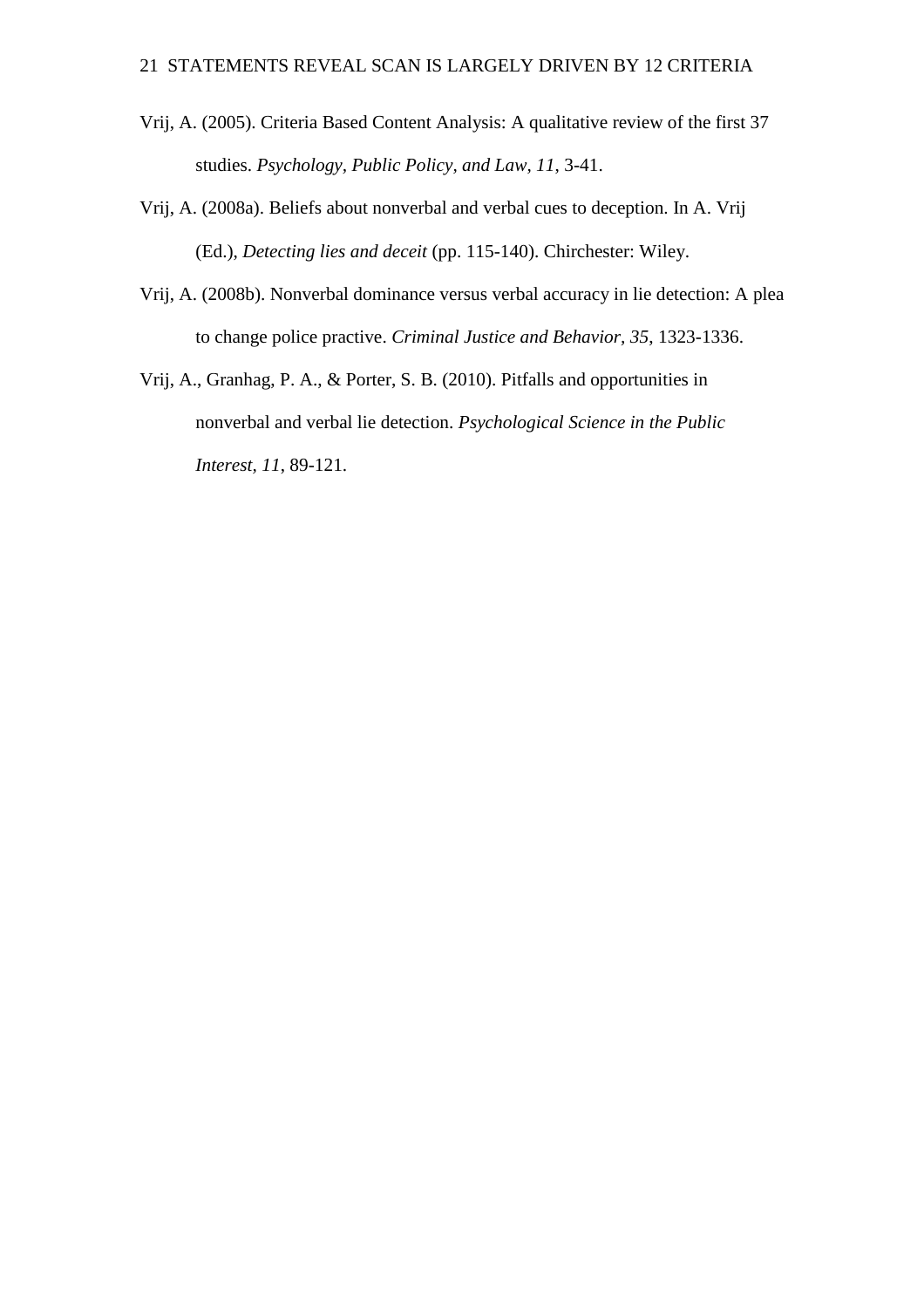#### **Appendix A**

#### **Description of SCAN criteria**

The SCAN manual does not consist of a clear list of criteria and definition. Instead all criteria, explanations and examples are spread throughout the entire manual. Therefore we refer to the definitions given by police AMS who studied the manual in great detail and extracted the information from the manual.

- 1. *Social introduction\*:* This criterion refers to whether persons that are introduced in the statement are introduced by their name and role (e.g. My son, David). When a person in incompletely introduced this could point to a bad relationship between the writer and the introduced person, especially when other persons are introduced correctly (Police AMS; Sapir, 2005, point 236-258, p. 69-73)
- 2. *First person singular, past tense\*:* This criterion is also called the test of commitment which states that a truthful person will write his/her statement in the first person singular, past tense. Especially deviations from past tense or writing in third person could indicate a lack of commitment, which, in turn, could indicate deception (Police AMS; Sapir, 2005, point 179- 194, p.47-50).
- 3. *Unimportant information\*:*This criterion refers to information that has no function in the statement. This means that the statement could be logically understood without this information. The writer did not have to include this information in the statement but did it anyway. Therefore, according to SCAN, this information is very sensitive and important (Police AMS; Sapir, 2005, point 162d, p. 35)
- 4. *Use of pronouns\*:*This criterion refers to the use of pronouns in the statement (e.g., "he", "my", "your" etc.). When pronouns are missing within a statement, or more pronouns are expected, this could suggest that the writer wants to distance him/herself from the statement. This could indicate deception (Police AMS; Sapir, 2005, point 260-269, p. 74-77).
- 5. *Structure of the statement\**: In a truthful statement it is expected that 20% is used to write the prologue (e.g., what happened before the main event), 50% is used to describe the main event, and 30% is used to write the epilogue (e.g., discussion about what happened after the event). Large deviations from this structure could indicate deception (Police AMS; Sapir, 2005, point 444-454, p. 119-123).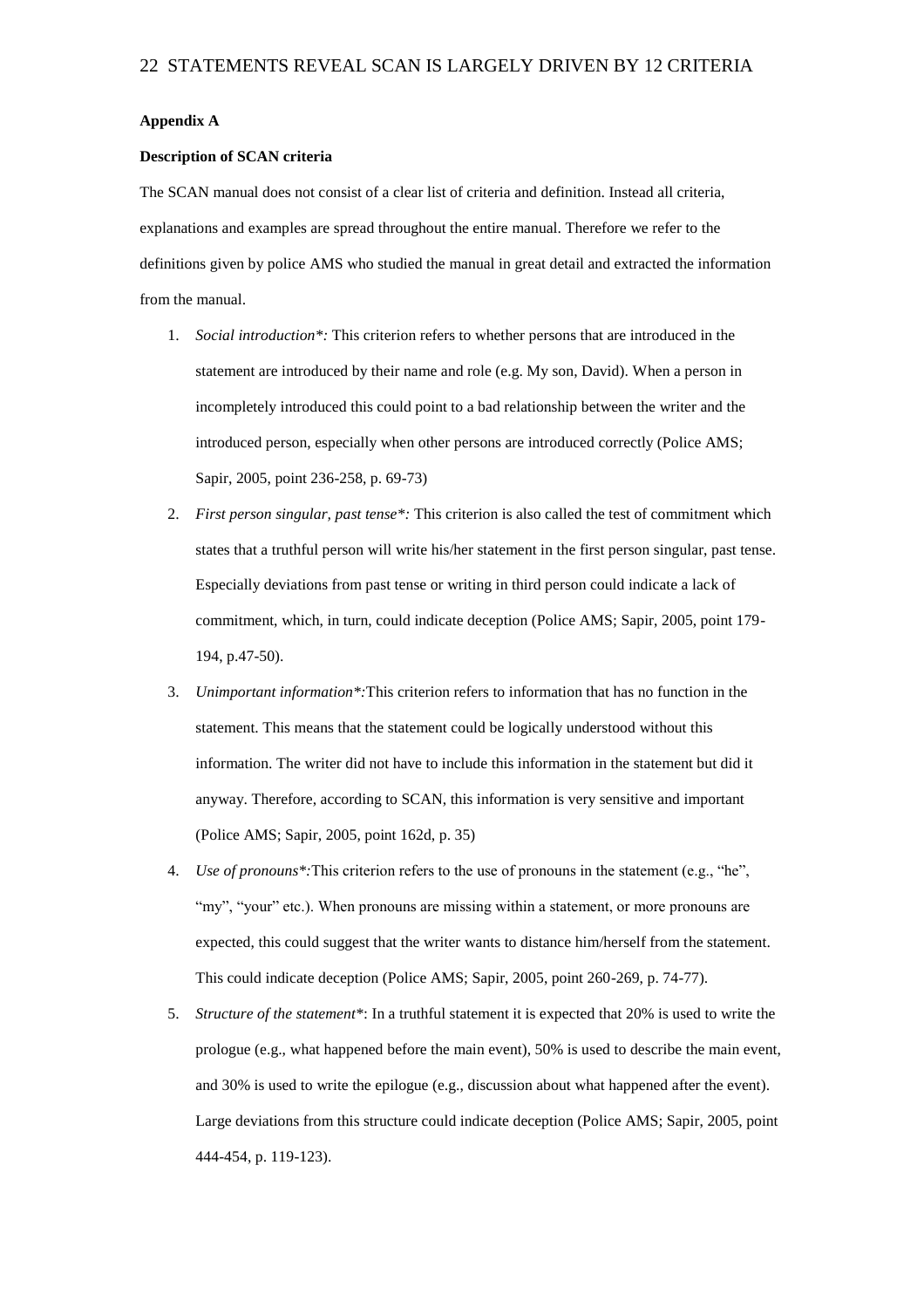- 6. *Missing information\**: This criterion refers to information that is missing and are usually designated by words such as "after a while", "shortly thereafter". "the next thing I remember", etc. It is normal that a person does not tell everything, but missing information situated around the main event could suggest the writer is deliberately hiding important information (Police AMS; Sapir, 2005, point 394-404, p. 110-112).
- 7. *Out of sequence information\**: This criterion refers to information that is given by the writer and has no apparent meaning for the reader. This information feels out of place in the statement but still is regarded as important information since the writer is giving this information for a reason (Police AMS; point 458-459, p. 124-125).
- 8. *Place of emotions\**: For SCAN it is especially the place of the emotions that is of great importance. Usually emotions will be found in the epilogue of the statement. When emotions are already described during the main event, it is possible that the writer is deceptive (Police AMS)
- 9. *Change in language\**: This criterion refers to a change of terminology or vocabulary in the statement. Especially important are words related to categories such as family members, people, communication, transport or weapons. When a change of language is obvious in a statement (e.g. weapon to gun) and no justification can be found for such a change, this could indicate deception (Police AMS; Sapir, 2005, point 162f-162j, p. 37-38 and point 271, p. 80, and point 461-473, p. 125-127).
- 10. *Resistance during rape\*:* With SCAN it is expected that victims of sexual abuse write something about how they tried to resist the offence. When there is no resistance mentioned in the statement this may indicate deception (Police AMS).
- *11. First sentence\*:* According to SCAN the first sentence is a very important sentence in the statement. A lot of information can be found in de first sentence (Police AMS; Sapir, 2005, point 123, p. 27).
- *12. Order\*:* This criterion refers to the order in which persons or objects are mentioned in the statement. In this way the writer reveals his/her priority regarding these persons or objects (Police AMS; Sapir, 2005, point 259, p. 73).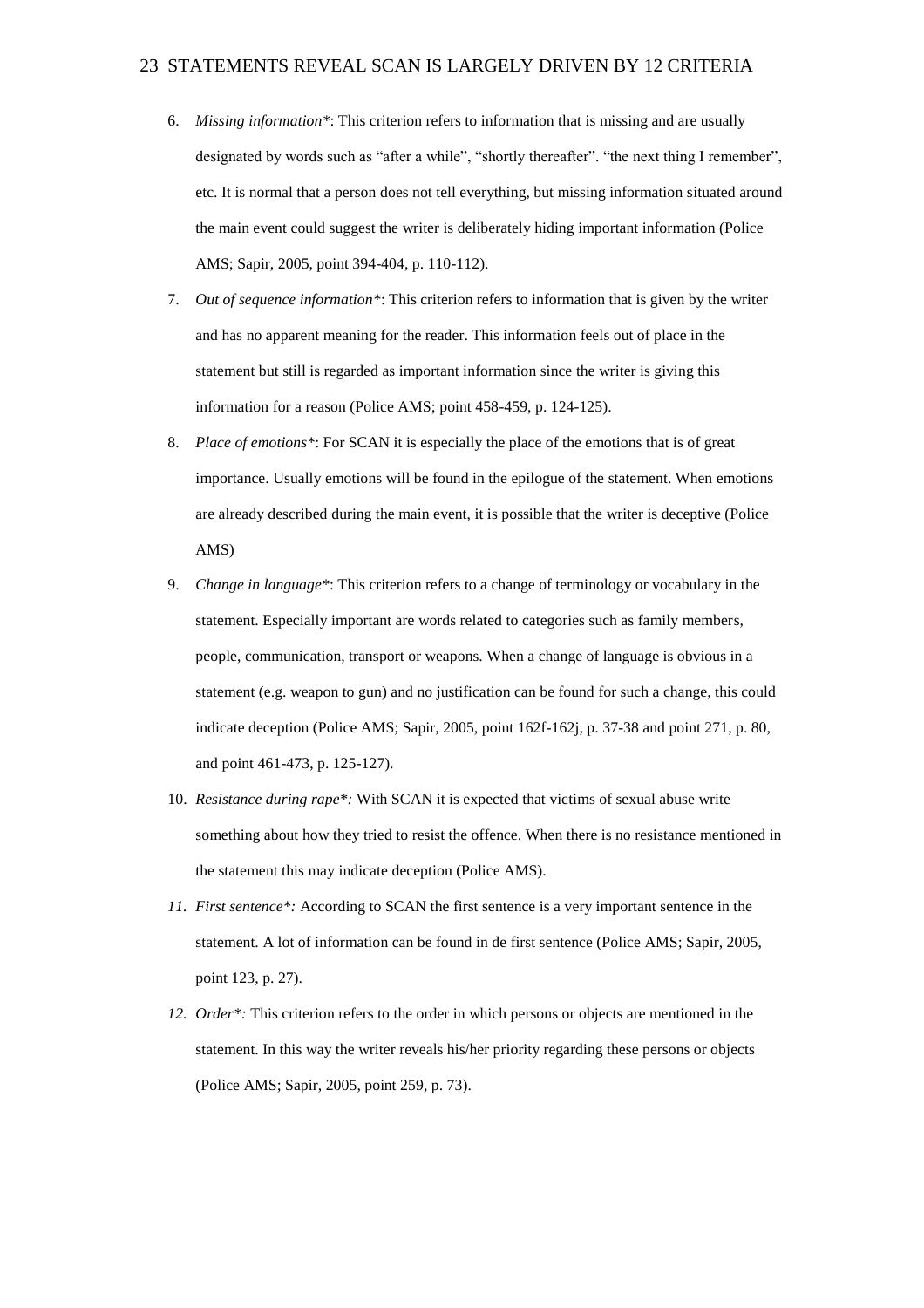- *13. Verb leaving\*:* According to SCAN the verb leaving is important. Using this term in the statement may indicate deception, especially when this verb is used in the first sentence (Police AMS; Sapir, 2005, point 273-275, p. 80-81).
- *14. Communication\*:* According to SCAN every verb in relation to communication is important. When a writer is able to cite parts of conversations in the statement this indicates truthfulness (Police AMS; Sapir, 2005, point 312, p. 91).
- *15. Objective versus subjective time\*:* This criterion refers to the relationship between subjective and objective time. Subjective time is the pace of the statement; more precisely how many lines are necessary to write about one objective hour. On average it is expected that a writer needs 3 or 4 lines per hour when describing one day. Large deviations from this pace suggest deception (Police AMS, Sapir, 2005, point 280-295, p. 81-86).
- *16. Extraneous information\*:* This criterion refers to information that does not seem relevant or seems strange for the reader. According to SCAN the use of this information may be used to divert attention from other information which can indicate deception (Police AMS, Sapir, 2005, point 173a-173b, p. 42-43)
- *17. Together with\*:* According to SCAN the use of the pronoun "we" indicate that the writer feels a certain commitment to the other person. However, when a writer uses the term "together with" there is a lower sense of commitment to the other person. This information is used to highlight tension between the different persons mentioned in the statement (Police AMS; Sapir, 2005, point 270, p. 78-79).
- *18. Details:* This criterion refers to the usage of details in the statement. If the writer is able to produce a lot of details in the statement, the statement is expected to be truthful (Bockstaele, 2008a, 2008b).
- *19. Unasked explanation\*:* This criterion refers to an explanation why something happened, given by the writer, without asking. According to SCAN this information is very sensitive (Police AMS; Sapir, 2005, point 299a, p. 86-87).
- *20. Lack of conviction or memory:* This criterion refers to vagueness in the statement about certain event (e.g. "I think…", "I suppose…") or parts in the statement where the writer states that he or she cannot remember something. These cues are seen as an indication of deceit (Vrij, 2008b).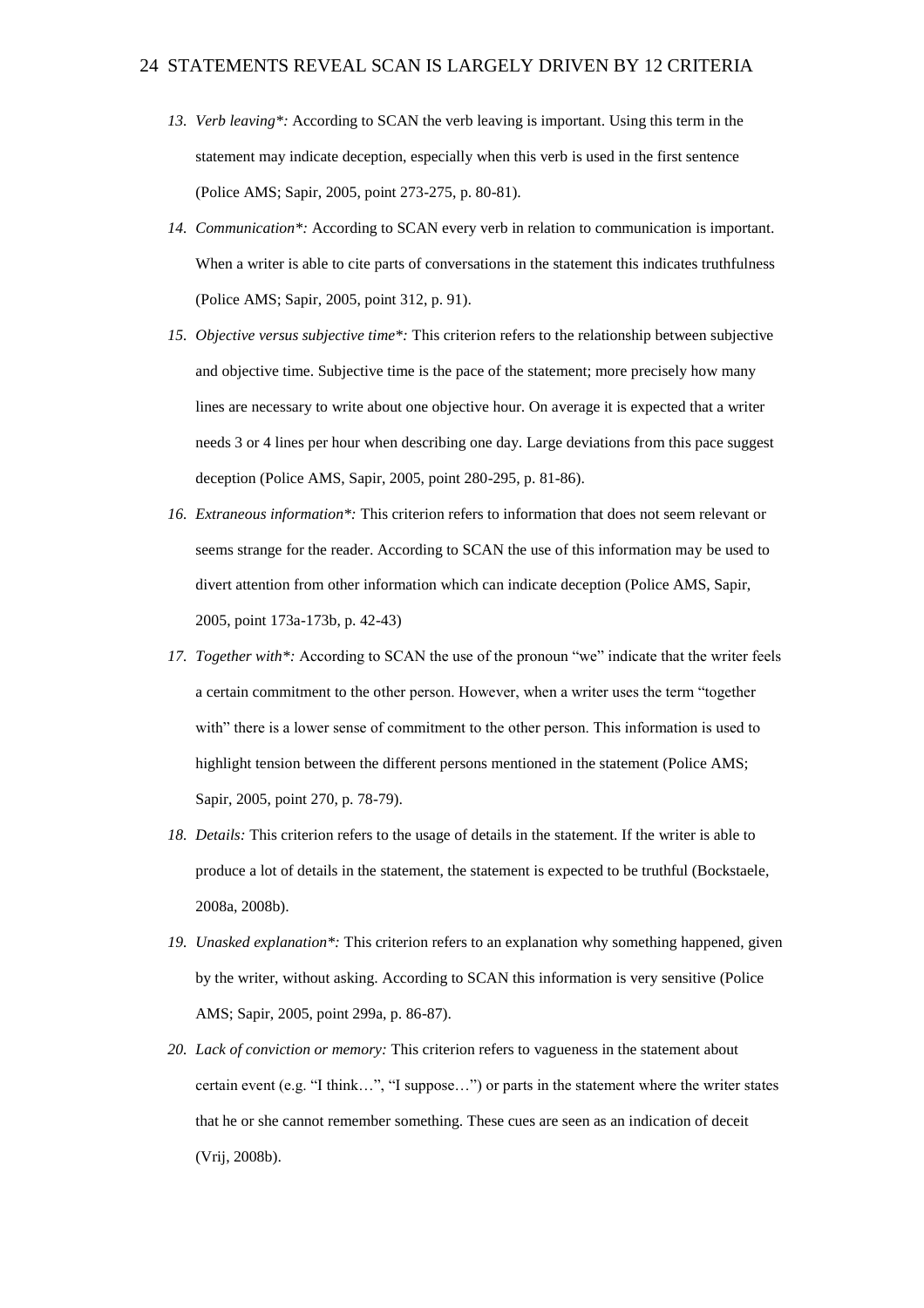- *21. Unexpected complication:* This criterion refers to the presence of unexpected events. For example, a rape victim who states that her attacker first had to get the cat of the bed. It is expected that the presence of this criterion indicates truthfulness (Bockstaele, 2008a, 2008b).
- *22. Denial of allegation*: When the writer directly denies the allegation in the statement it indicates truthfulness (e.g. "I did not…"). For deceptive persons it is expected they will not directly deny the allegation (e.g. "Do you think I would do something like that?") (Vrij, 2008b; Sapir, 2005, point 206, p. 57).
- 23. *Spontaneous corrections:* This criterion refers to the presence of corrections in the statement. Before examinees writer their statement they are instructed not to cross anything out. When examinees do not follow this instruction it may indicate deception (Vrij, 2008b).
- 24. *Sensory perceptions:* The use of sensory perceptions within a statement is an indication of truthfulness (Bockstaele, 2008a, 2008b).
- 25. *Unresponsiveness to questions*: When a writer refuses to write down information this is an indication of deception (Bockstaele, 2008b).
- *26. Avoiding answers:* The unwillingness of examinees to give direct answers to questions indicates deception (Bockstaele, 2008b).
- *27. Activities\*:* According to SCAN certain discussed activities are important. These activities include brushing teeth, turning the light on or off, closing or opening a door or getting in or out a car. These activities can give information about deception or child sexual abuse (Police AMS; Sapir, 2005, point 303, p. 89).
- *28. Exact location\*:* When a writer gives an exact location of another person in the statement this gives an indication about a conflict between the writer and the other person (Police AMS).
- 29. *Negative language use\*:* When a writer gives information about something that did not happen, thus when a sentence is presented in negative. This is sensitive information for the writer. (Police AMS; Sapir, 2005, point 299c, p. 87). This criterion is a combination of "Denial of allegation" and "Lack of conviction or memory".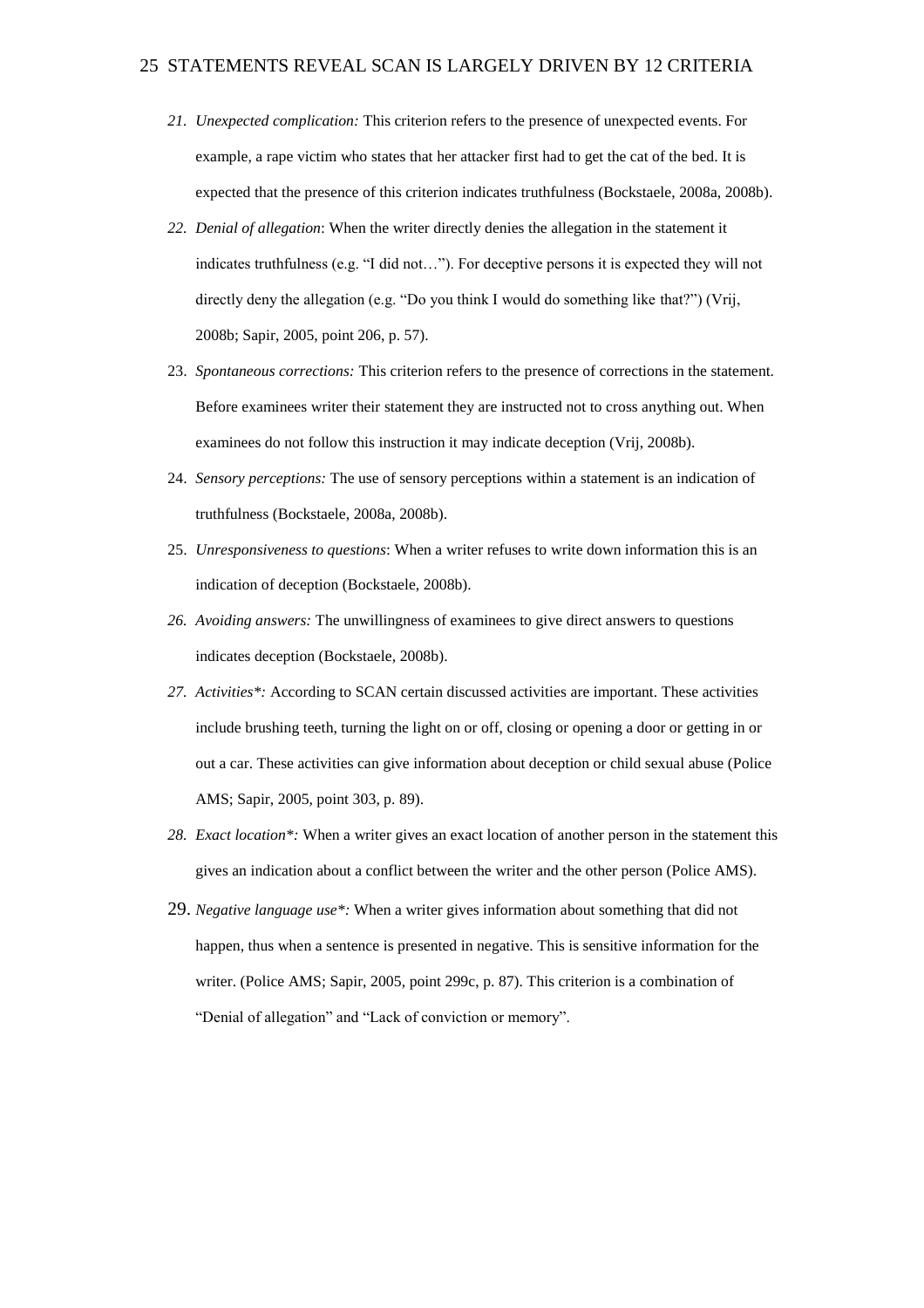Table 1. *Literature overview of used SCAN criteria and data police AMS)*

| References                                 | Bockstaele<br>(2008a) | Bockstaele<br>(2008b)    | Driscoll<br>(1994)       | Smith<br>(2001) | Nahari et al<br>(2011)   | Police AMS           |
|--------------------------------------------|-----------------------|--------------------------|--------------------------|-----------------|--------------------------|----------------------|
| 1. Social introduction #                   | $\mathbf{X}$          | $\mathbf{X}$             | $\overline{\phantom{a}}$ | $\mathbf X$     | $\mathbf X$              | X (coded green)      |
| 2. First person singular, past tense $\lt$ | $\mathbf{X}$          | X                        | $\mathbf X$              | X               | $\mathbf X$              | $X$ (no code)        |
| 3. Unimportant information #               |                       |                          | $\overline{\phantom{a}}$ |                 | $\overline{\phantom{a}}$ | X (coded yellow)     |
| 4. Use of pronouns $\lt$                   | $\mathbf{X}$          | X                        | $\mathbf X$              | $\mathbf{X}$    | X                        | X (circled red)      |
| 5. Structure of the statement $\lt$        | X                     | $\mathbf X$              | X                        | $\mathbf{X}$    | $\mathbf{X}$             | X (marked in margin) |
| 6. Missing information #                   | $\mathbf{X}$          | X                        | X                        | $\mathbf{X}$    | X                        | X (coded pink)       |
| 7. Out of sequence information #           | X                     | X                        | X                        | $\mathbf{X}$    | X                        | X (no code)          |
| 8. Place of emotions <                     | $\mathbf{X}$          | $\mathbf X$              | $\mathbf X$              | $\mathbf X$     | X                        | X (underlined)       |
| 9. Change in language $\lt$                | X                     | $\mathbf X$              | X                        | X               | $\mathbf X$              | X (words are linked) |
| 10. Resistance during rape <               |                       | $\overline{\phantom{a}}$ | $\overline{\phantom{a}}$ |                 | $\overline{\phantom{a}}$ | X (marked in margin) |
| 11. First sentence #                       |                       |                          |                          |                 | -                        | $X$ (no code)        |
| 12. Order #                                |                       |                          | $\overline{\phantom{a}}$ |                 | $\overline{\phantom{a}}$ | X (marked in margin) |
| 13. Verb leaving $\lt$                     |                       |                          |                          |                 | $\overline{\phantom{a}}$ | X (coded blue)       |
| 14. Communication >                        |                       |                          |                          |                 | $\overline{\phantom{a}}$ | X (coded orange)     |
| 15. Objective vs. subjective time $\lt$    | $\mathbf{X}$          | $\mathbf{X}$             |                          | $\mathbf{X}$    | $\mathbf{X}$             | X (no code)          |
| 16. Extraneous information <               |                       |                          |                          |                 | X                        | X (no code)          |
| 17. Together with #                        |                       |                          |                          |                 | $\overline{\phantom{a}}$ | X (coded purple)     |
| 18. Details $>$                            | $\mathbf X$           | $\mathbf X$              |                          |                 | $\overline{\phantom{a}}$ |                      |
| 19. Unasked explanation #                  |                       |                          |                          |                 | $\overline{\phantom{a}}$ | X (coded blue)       |
| 20. Lack of conviction or memory $\lt$     | $\mathbf{X}$          | $\mathbf{x}$             | $\mathbf{X}$             | X               | X                        |                      |
| 21. Unexpected complications $>$           | $\mathbf{X}$          | X                        |                          |                 |                          |                      |
| 22. Denial of allegation $>$               |                       | $\overline{\phantom{0}}$ | $\mathbf{X}$             | $\mathbf{X}$    | $\mathbf{X}$             |                      |
| 23. Spontaneous corrections <              | $\mathbf X$           | X                        | $\mathbf X$              | X               | X                        |                      |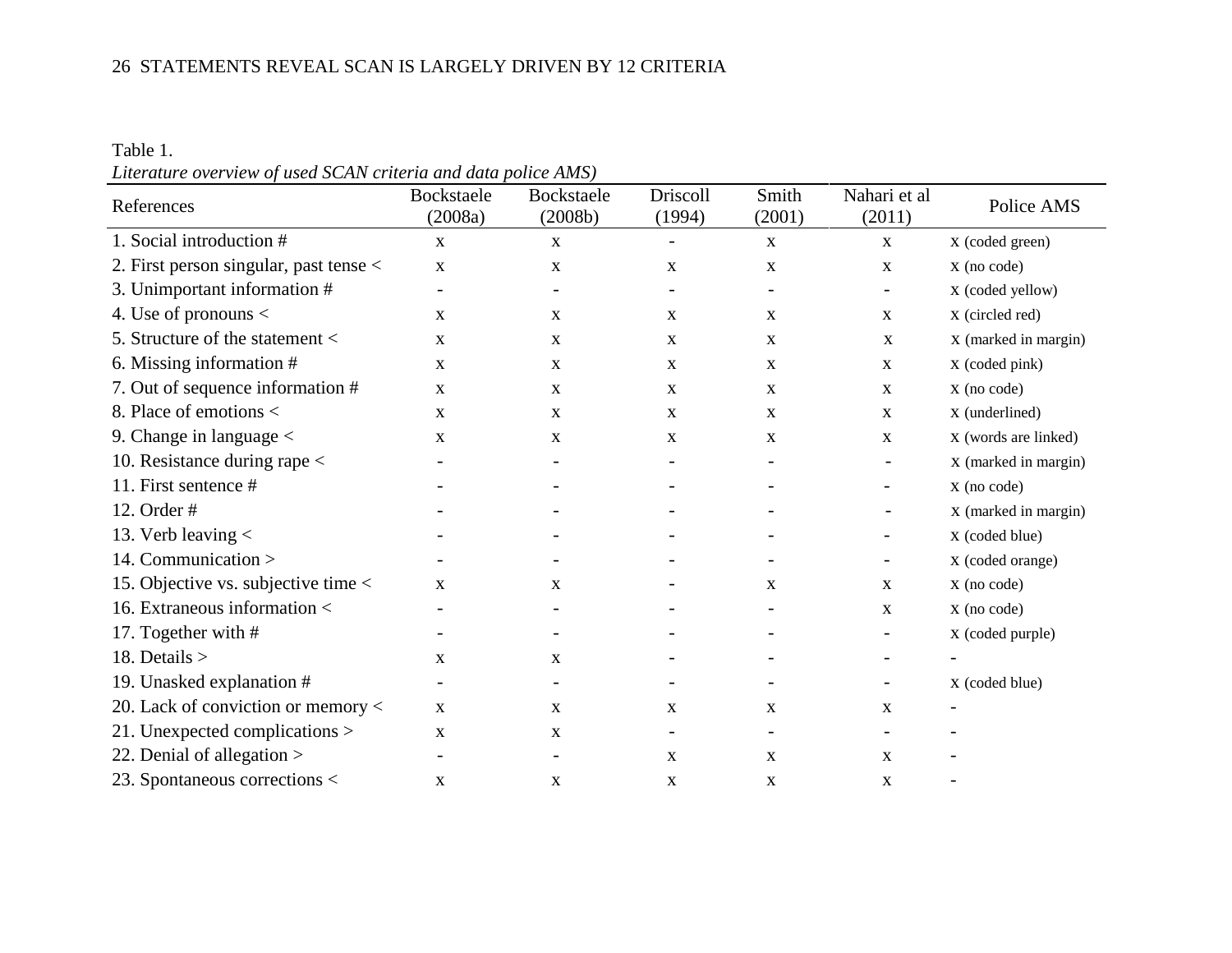| 24. Sensory perceptions >               |                          |                          |   |                          |                  |
|-----------------------------------------|--------------------------|--------------------------|---|--------------------------|------------------|
| 25. Unresponsiveness to questions $\lt$ |                          | $\overline{\phantom{0}}$ |   |                          |                  |
| 26. Avoiding answers $\lt$              | $\Lambda$                | $\overline{\phantom{0}}$ |   |                          |                  |
| 27. Activities $\lt$                    |                          |                          |   |                          | X (underlined)   |
| 28. Exact location #                    | $\overline{\phantom{0}}$ | $\overline{\phantom{0}}$ |   | $\overline{\phantom{a}}$ | $X$ (no code)    |
| 29. Negative language #                 | $\blacksquare$           | $\blacksquare$           | - | ٠                        | X (coded yellow) |
| <b>Total</b>                            |                          | 10                       |   |                          |                  |

Note. Criteria described by the authors are indicated with an "x". Criteria marked with '<' indicate deception, criteria marked with '>' indicate truthfulness. When indicated with '#' see appendix A for further information. For the coding information of police AMS see The Amsterdam Police Pilot on p.5-6.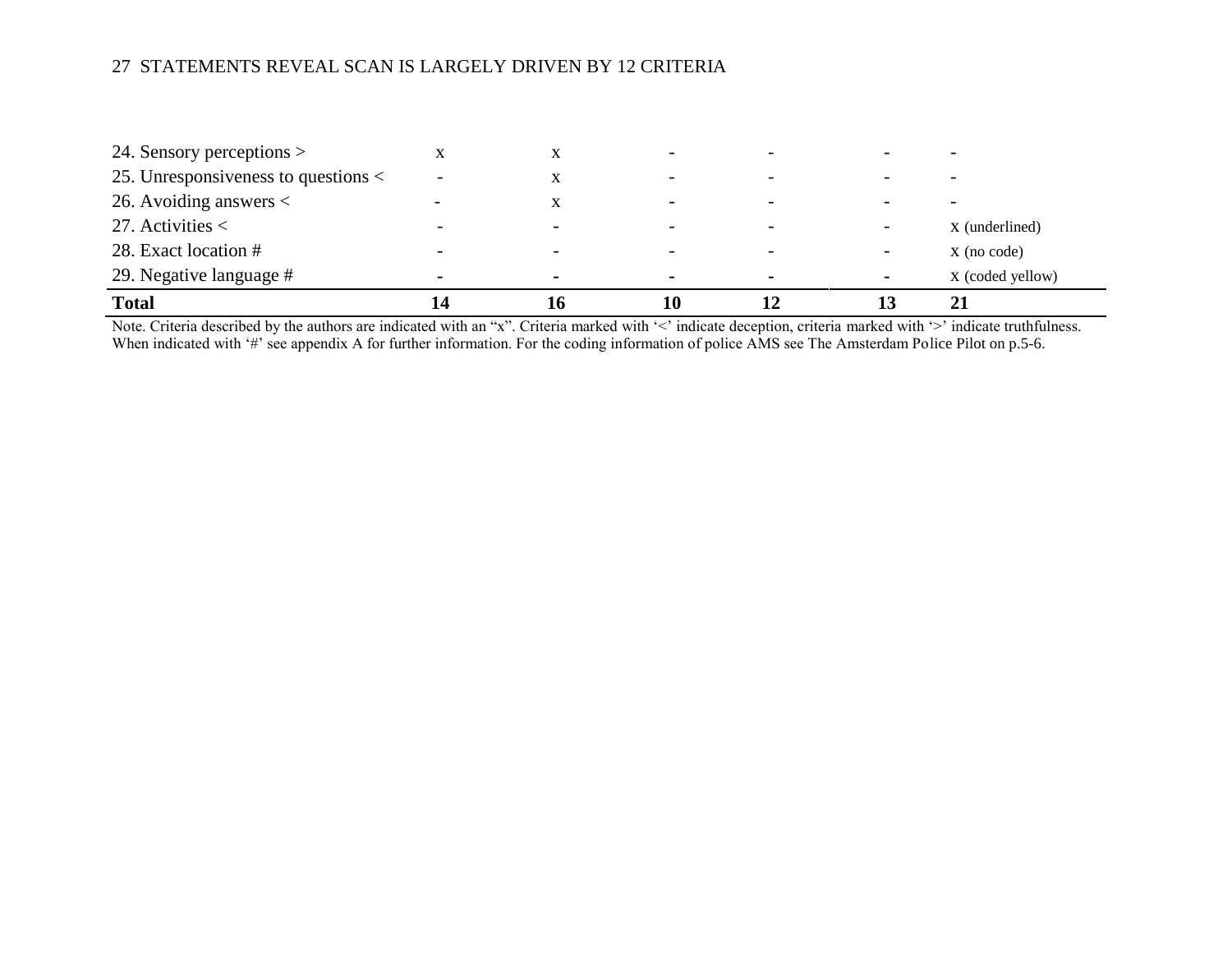Table 2.

*Detailed overview of inter-rater reliability of the two independent coders who coded the presence/absence of the criteria in one or both of the written statements(top panel) and the recommendations (bottom panel) produced by the SCAN analysts.*

|                         |              |              | Written statements |                  |                 |         |
|-------------------------|--------------|--------------|--------------------|------------------|-----------------|---------|
|                         |              |              | Percentage         | Percentage       | Percentage      | McNemar |
| Criteria                | Kappa        | Phi          | Agreement          | present coder 1  | present coder 2 |         |
| 4. Pronouns             |              | $\mathbf{1}$ | $\mathbf{1}$       | 100              | 100             | nc      |
| 19. Unasked explanation | 0.73         | 0.73         | 93.98              | 83.13            | 85.54           | ns      |
| 13. Verb leaving        | 0.60         | 0.61         | 89.16              | 18.07            | 14.46           | ns      |
| 3. Unimportant info     | $0.26*$      | $0.26*$      | 93.98              | 95.18            | 96.39           | ns      |
| 14. Communication       | 0.89         | 0.89         | 95.18              | 65.06            | 67.47           | ns      |
| 1. Social introduction  | nc           | nc           | 98.80              | 100              | 98.80           | nc      |
| 6. Missing info         | $\mathbf{1}$ | $\mathbf{1}$ | $\mathbf{1}$       | 89.16            | 89.16           | ns      |
| 5. Structure            | 0.76         | 0.76         | 87.95              | 51.81            | 51.81           | ns      |
| 9. Change in language   | 0.87         | 0.87         | 93.98              | 36.14            | 32.53           | ns      |
| 29. Negative language   | $0.39*$      | $0.40*$      | 78.31              | 71.08            | 79.52           | ns      |
| 17. Together with       | 0.81         | 0.81         | 91.57              | 68.67            | 65.06           | ns      |
| 27. Activities          | $\mathbf{1}$ |              | 1                  | $\boldsymbol{0}$ | $\overline{0}$  | nc      |
| 12. Order               | 0.21         | 0.22         | 92.77              | 3.61             | 6.02            | ns      |
| 8. Emotion              | 0.63         | 0.66         | 89.16              | 31.33            | 19.28           | 0.006   |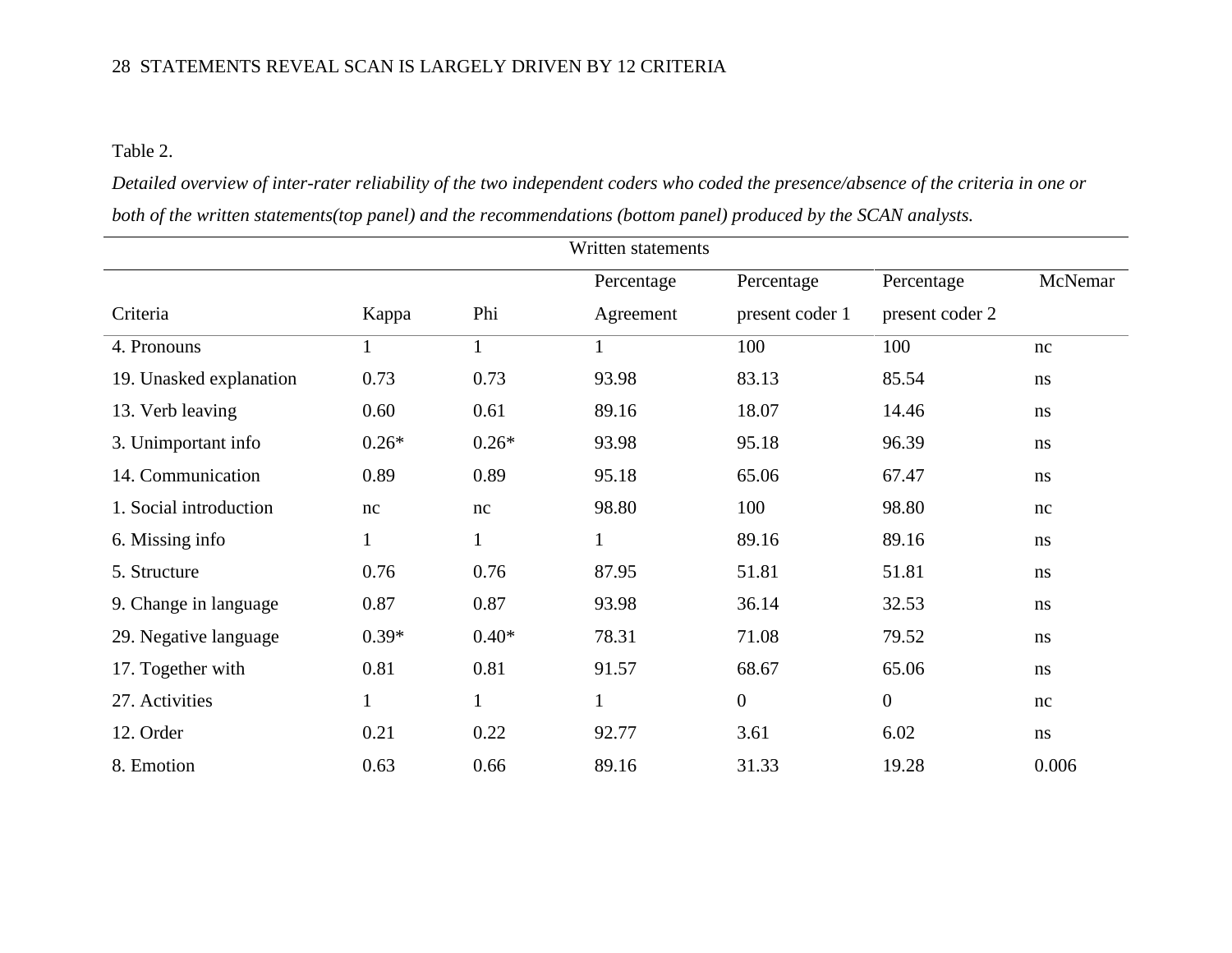| 10. Resistance          | 0.77        | 0.77         | 92.77        | 20.48            | 18.07            | ns       |  |  |  |  |  |
|-------------------------|-------------|--------------|--------------|------------------|------------------|----------|--|--|--|--|--|
| Recommendations         |             |              |              |                  |                  |          |  |  |  |  |  |
| 4. Pronouns             | 0.78        | 0.79         | 92.77        | 59.04            | 53.01            | ns       |  |  |  |  |  |
| 7. Out of sequence info | 0.52        | 0.59         | 93.98        | 9.64             | 3.61             | ns       |  |  |  |  |  |
| 19. Unasked explanation | 0.85        | 0.86         | 93.98        | 40.96            | 33.73            | $\rm ns$ |  |  |  |  |  |
| 13. Verb leaving        | 0.63        | 0.68         | 92.77        | 14.46            | 7.23             | $\rm ns$ |  |  |  |  |  |
| 3. Unimportant info     | 0.78        | 0.80         | 87.95        | 61.45            | 49.40            | 0.004    |  |  |  |  |  |
| 14. Communication       | 0.42        | 0.52         | 93.98        | 8.43             | 2.41             | $\rm ns$ |  |  |  |  |  |
| 1. Social introduction  | 0.86        | 0.86         | 91.57        | 72.29            | 68.67            | ns       |  |  |  |  |  |
| 6. Missing info         | 0.83        | 0.84         | 91.57        | 48.19            | 39.76            | ns       |  |  |  |  |  |
| 2. Commitment           | 0.69        | 0.72         | 86.75        | 74.70            | 63.86            | ns       |  |  |  |  |  |
| 5. Structure            | 0.74        | 0.77         | 87.95        | 69.88            | 57.83            | 0.002    |  |  |  |  |  |
| 15. Obj vs subj time    | $0.06$ (ns) | $0.09$ (ns)  | 81.93        | 16.87            | 3.614            | 0.007    |  |  |  |  |  |
| 9. Change in language   | 0.88        | 0.89         | 91.57        | 36.14            | 26.51            | ns       |  |  |  |  |  |
| 16. Extraneous info     | nc          | nc           | 86.75        | 13.25            | $\boldsymbol{0}$ | nc       |  |  |  |  |  |
| 11. First sentence      | 0.55        | 0.56         | 81.93        | 38.55            | 19.28            | < 0.001  |  |  |  |  |  |
| 28. Exact location      | 0.50        | 0.50         | 91.57        | 13.25            | 4.82             | $\rm ns$ |  |  |  |  |  |
| 29. Negative language   | 0.92        | 0.92         | 96.39        | 32.53            | 28.92            | $\rm ns$ |  |  |  |  |  |
| 17. Together with       | 0.65        | 0.69         | 81.93        | 57.83            | 39.76            | < 0.001  |  |  |  |  |  |
| 27. Activities          | 1           | $\mathbf{1}$ | $\mathbf{1}$ | $\boldsymbol{0}$ | $\boldsymbol{0}$ | $\rm nc$ |  |  |  |  |  |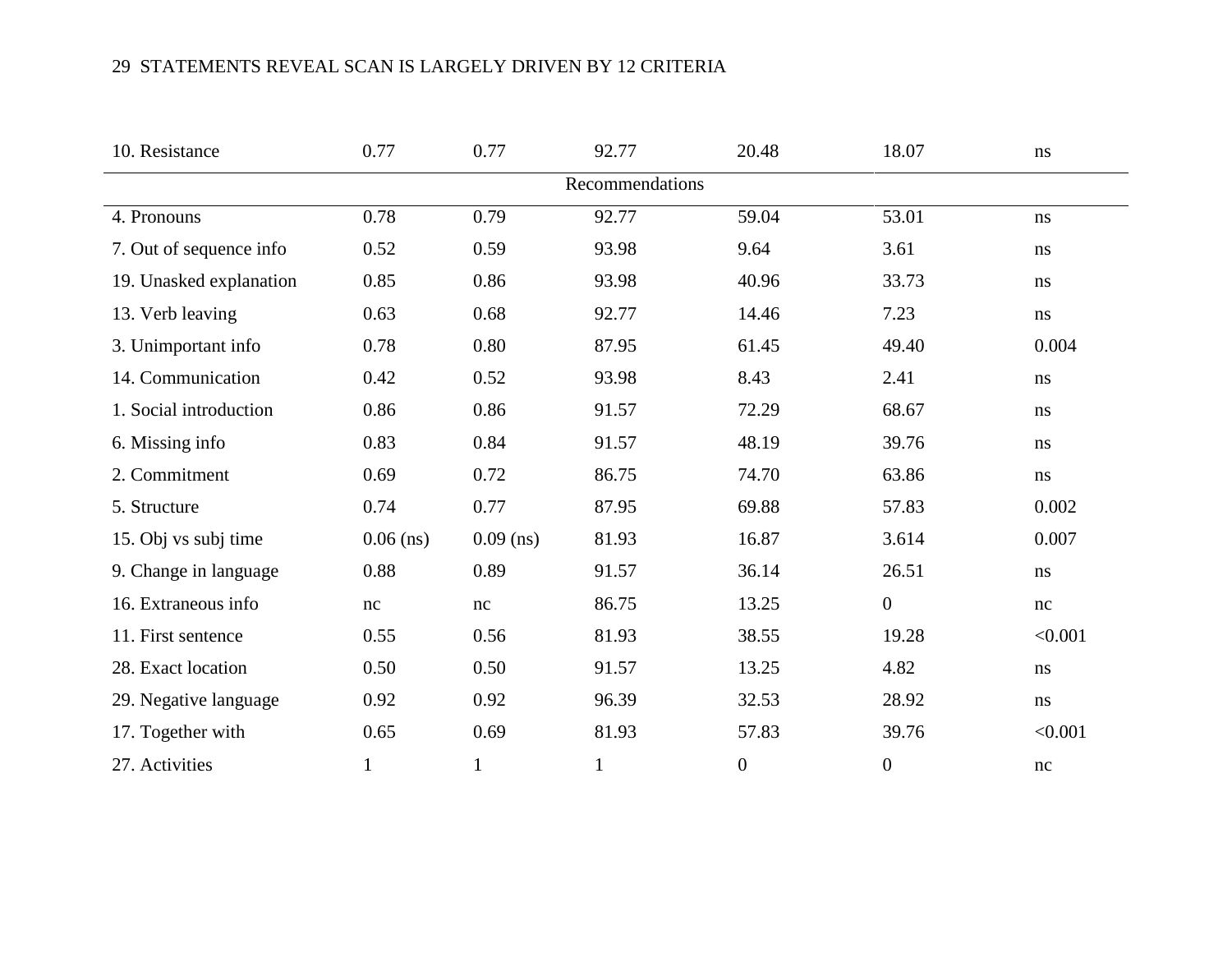| 12. Order      | 0.44 | 0.53 | 86.75 | 21.69 | 7.23  | < 0.001 |
|----------------|------|------|-------|-------|-------|---------|
| 8. Emotion     | 0.65 | 0.69 | 81.93 | 57.83 | 39.76 | < 0.001 |
| 10. Resistance | 0.63 | 0.68 | 86.75 | 28.92 | 15.66 | 0.001   |

Note. All  $p$ 's <0.001,  $p$ <sup>\*'s</sup> < 0.05. ns indicates not significant. nc indicates that these results could not be calculated because at least the score of 1 coder was seen as a constant (all 1 or all 0 scores). Kappa and Phi are often very low due to the skewness of the data, nevertheless percentage agreement is very high. Numbers of criteria refer to the description of the particular criterion in Appendix A.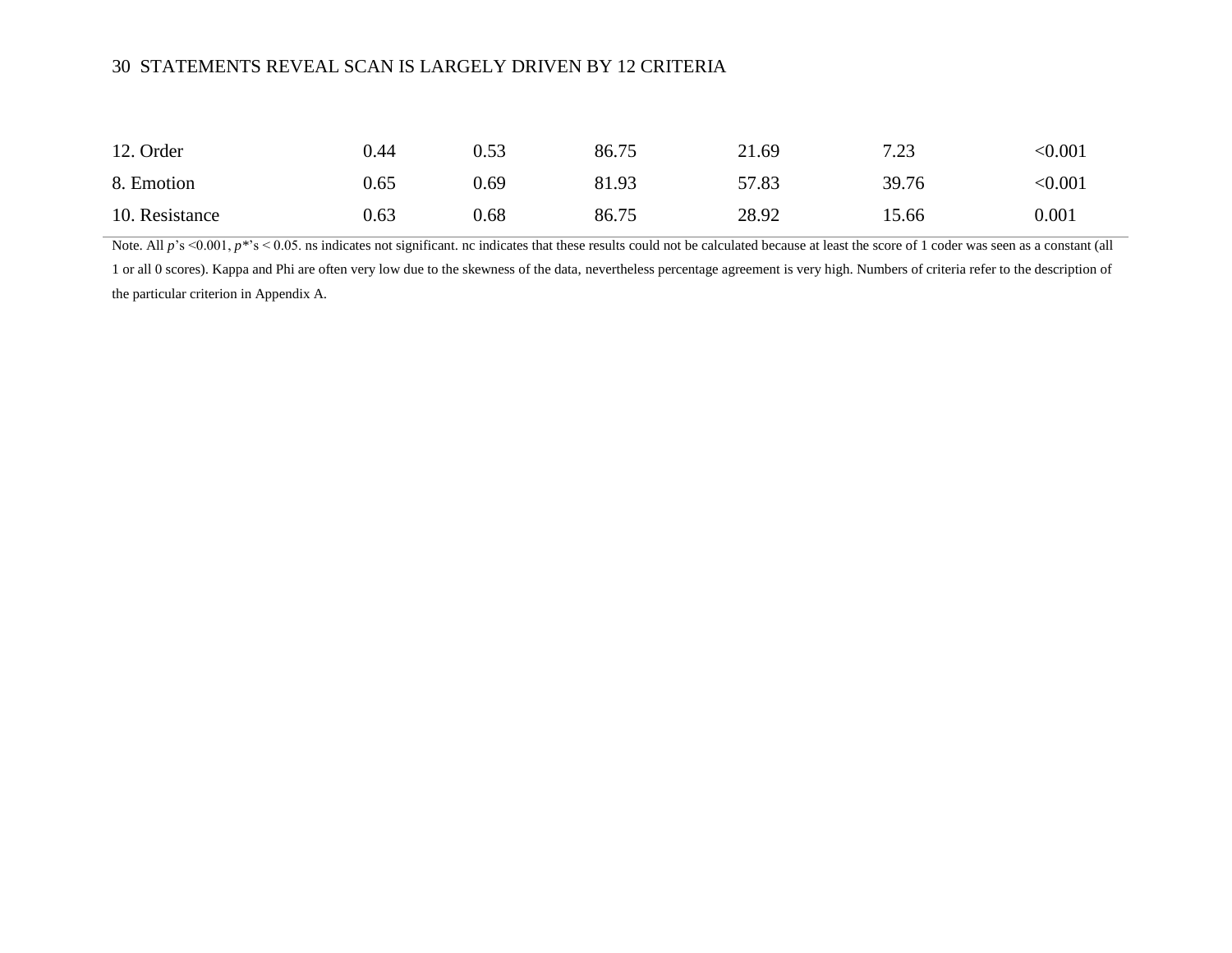## Table 3.

*Detailed overview of the frequency coding of the two independent coders for the written statements, separated for each SCAN analyst*

| Analyst 1                  |                |                |                  |                  |                  |                  |                  |                 |               |
|----------------------------|----------------|----------------|------------------|------------------|------------------|------------------|------------------|-----------------|---------------|
| Criteria                   | Coder 1        |                |                  |                  |                  |                  | Coder 2          |                 | Coder 1 and 2 |
|                            | M              | <b>SD</b>      | Median           | <b>Skewness</b>  | M                | <b>SD</b>        | Median           | <b>Skewness</b> | Spearman rho  |
| 4. Pronouns                | 53.89          | 39.12          | 50               | 1.022            | 53.9             | 39.11            | 50               | 1.02            |               |
| 19. Unasked explanation    | 2.72           | 3.08           | $\overline{2}$   | 1.65             | 2.72             | 3.08             | $\overline{2}$   | 1.65            | $\mathbf{1}$  |
| 13. Verb leaving           | 0.56           | 1.07           | $\overline{0}$   | 3.09             | 0.56             | 1.07             | $\boldsymbol{0}$ | 3.09            | $\mathbf{1}$  |
| 3. Unimportant information | 3.04           | 3.2            | $\overline{2}$   | 1.32             | 3.05             | 3.22             | $\overline{2}$   | 1.32            | 1             |
| 14. Communication          | 3.21           | 4.15           | $\overline{2}$   | 1.5              | 3.21             | 4.15             | $\overline{2}$   | 1.5             | 1             |
| 1. Social introduction     | 15.84          | 14.47          | 11               | 1.65             | 15.86            | 14.45            | 11               | 1.65            | $\mathbf{1}$  |
| 6. Missing info            | 3.77           | 4.26           | $\overline{2}$   | 1.51             | 3.77             | 4.26             | $\overline{2}$   | 1.51            | $\mathbf{1}$  |
| 5. Structure               | 0.42           | 0.52           | $\boldsymbol{0}$ | 0.6              | 0.42             | 0.52             | $\boldsymbol{0}$ | 0.6             | $\mathbf{1}$  |
| 9. Change in language      | 0.25           | 0.49           | $\overline{0}$   | 1.84             | 0.25             | 0.49             | $\boldsymbol{0}$ | 1.86            | $\mathbf{1}$  |
| 29. Negative language      | 2.01           | 2.56           | $\mathbf{1}$     | 2.3              | 2.02             | 2.55             | $\mathbf{1}$     | 2.31            | 0.99          |
| 17. Together with          | 1.64           | 2.42           | $\overline{0}$   | 1.67             | 1.53             | 2.29             | $\boldsymbol{0}$ | 1.83            | 0.9           |
| 27. Activities             | $\overline{0}$ | $\overline{0}$ | $\overline{0}$   | $\boldsymbol{0}$ | $\boldsymbol{0}$ | $\boldsymbol{0}$ | $\boldsymbol{0}$ | $\mathbf{0}$    | nc            |
| 12. Order                  | 0.01           | 0.11           | $\mathbf{0}$     | 9                | 0.01             | 0.11             | $\overline{0}$   | 9               | $\mathbf{1}$  |
| 8. Emotion                 | 0.53           | 2.49           | $\mathbf{0}$     | 8.27             | 0.53             | 2.49             | $\boldsymbol{0}$ | 8.27            | $\mathbf{1}$  |
| 10. Resistance             | 0.14           | 0.44           | $\boldsymbol{0}$ | 4.28             | 0.14             | 0.44             | $\boldsymbol{0}$ | 4.25            |               |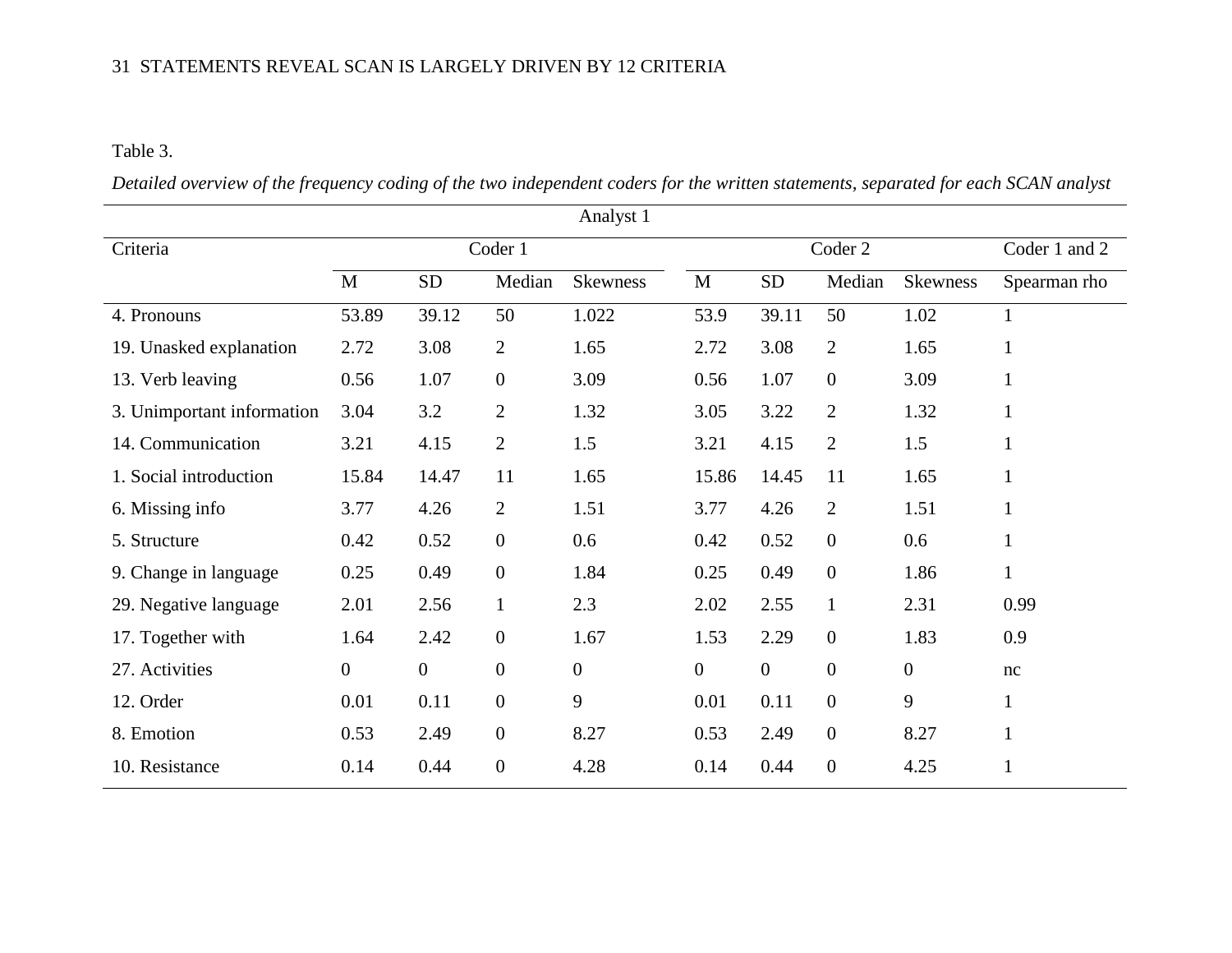| Analyst 2                  |                |              |                  |                 |                  |                  |                  |                 |               |
|----------------------------|----------------|--------------|------------------|-----------------|------------------|------------------|------------------|-----------------|---------------|
| Criteria                   |                |              | Coder 1          |                 |                  |                  | Coder 2          |                 | Coder 1 and 2 |
|                            | $\mathbf M$    | <b>SD</b>    | Median           | <b>Skewness</b> | M                | <b>SD</b>        | Median           | <b>Skewness</b> | Spearman rho  |
| 4. Pronouns                | 45.51          | 44.4         | 34               | 1.38            | 45.51            | 44.4             | 34               | 1.38            | 1             |
| 19. Unasked explanation    | 2.18           | 2.67         | $\mathbf{1}$     | 1.5             | 2.21             | 2.72             | $\mathbf{1}$     | 1.51            | 1             |
| 13. Verb leaving           | 0.45           | 0.8          | $\mathbf{0}$     | 2.21            | 0.45             | 0.8              | $\overline{0}$   | 2.21            | 1             |
| 3. Unimportant information | 2.57           | 3.12         | $\overline{2}$   | 1.84            | 2.57             | 3.12             | $\overline{2}$   | 1.84            | $\mathbf{1}$  |
| 14. Communication          | 3.32           | 4.97         | $\mathbf{1}$     | 2.45            | 3.32             | 4.97             | 1                | 2.45            | 1             |
| 1. Social introduction     | 14.37          | 17.82        | 8                | 1.99            | 14.39            | 17.84            | 8                | 1.99            | 1             |
| 6. Missing info            | 3.59           | 4.51         | $\overline{2}$   | 1.7             | 3.66             | 4.62             | $\overline{2}$   | 1.79            | 1             |
| 5. Structure               | 0.41           | 0.57         | $\overline{0}$   | 1.39            | 0.41             | 0.57             | $\boldsymbol{0}$ | 1.39            | $\mathbf{1}$  |
| 9. Change in language      | 0.28           | 0.5          | $\overline{0}$   | 1.57            | 0.28             | 0.5              | $\boldsymbol{0}$ | 1.57            | $\mathbf{1}$  |
| 29. Negative language      | 1.65           | 2.36         | $\mathbf{1}$     | 2.62            | 1.73             | 2.41             | $\mathbf{1}$     | 2.43            | 0.99          |
| 17. Together with          | 1.71           | 2.94         | $\mathbf{0}$     | 2.31            | 1.71             | 2.93             | $\overline{0}$   | 2.33            | 0.99          |
| 27. Activities             | $\overline{0}$ | $\mathbf{0}$ | $\boldsymbol{0}$ | $\mathbf{0}$    | $\boldsymbol{0}$ | $\boldsymbol{0}$ | $\overline{0}$   | $\mathbf{0}$    | nc            |
| 12. Order                  | 0.01           | 0.11         | $\overline{0}$   | 9.06            | 0.02             | 0.16             | $\overline{0}$   | 6.28            | 0.7           |
| 8. Emotion                 | 0.39           | 2.04         | $\mathbf{0}$     | 8.16            | 0.39             | 2.04             | $\overline{0}$   | 8.16            | 1             |
| 10. Resistance             | 0.15           | 0.52         | $\overline{0}$   | 4.39            | 0.15             | 0.52             | $\boldsymbol{0}$ | 4.39            | 1             |

Note: Numbers of criteria refer to the description of the particular criterion in Appendix A. nc indicates Spearman rho was not calculated because the variables were constant.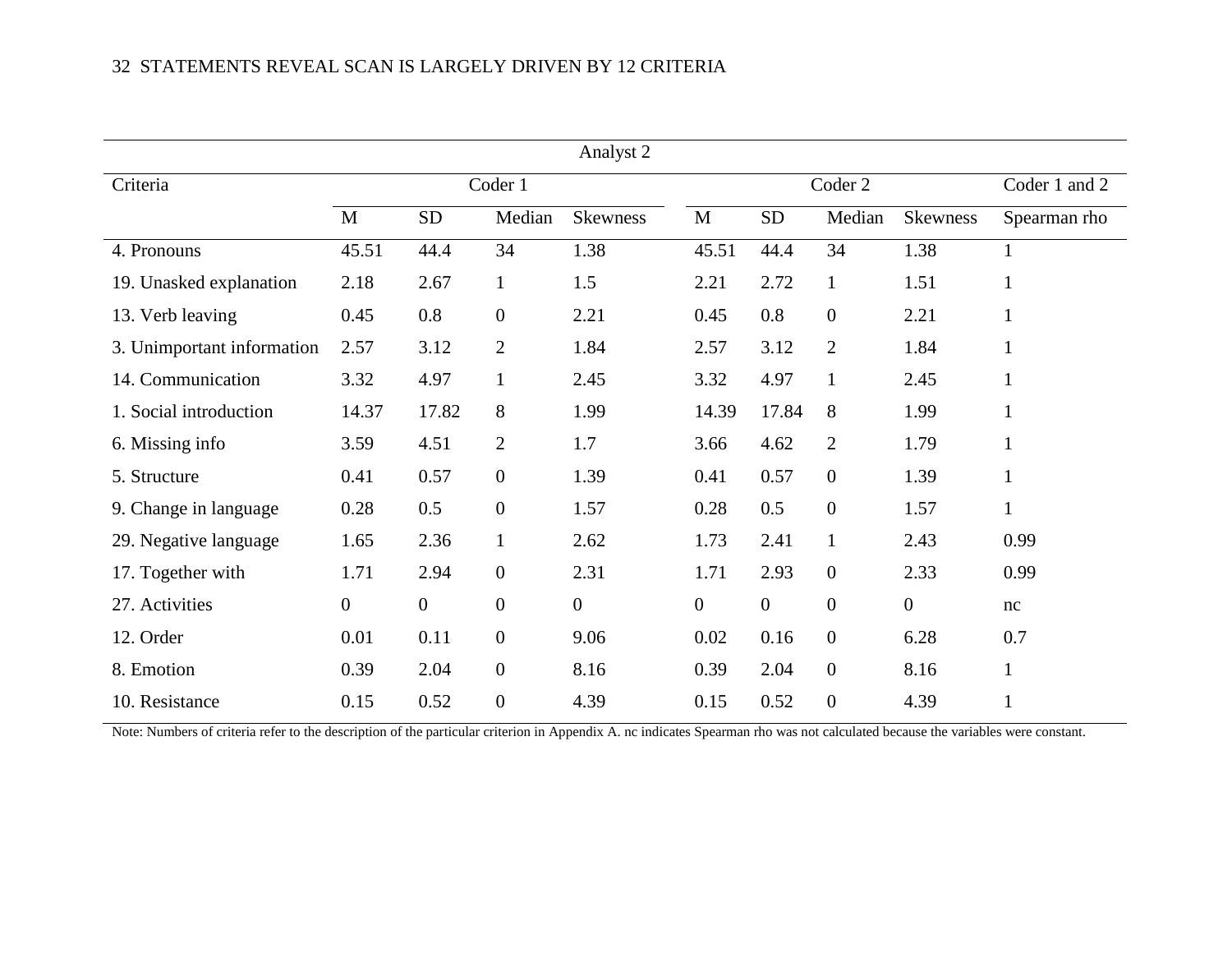Table 4.

| 50000000000                |                      |  |
|----------------------------|----------------------|--|
| Criteria                   | Proportion agreement |  |
| 4. Pronouns                | 0.79                 |  |
| 19. Unasked explanation    | 0.29                 |  |
| 13. Verb leaving           | 0.32                 |  |
| 3. Unimportant information | 0.18                 |  |
| 14. Communication          | 0.27                 |  |
| 1. Social introduction     | 0.65                 |  |
| 6. Missing info            | 0.30                 |  |
| 5. Structure               | 0.32                 |  |
| 9. Change in language      | 0.14                 |  |
| 29. Negative language      | 0.30                 |  |
| 17. Together with          | 0.46                 |  |
| 27. Activities             | $\overline{0}$       |  |
| 12. Order                  | $\overline{0}$       |  |
| 8. Emotion                 | 0.49                 |  |
| 10. Resistance             | 0.2                  |  |
| Average                    | 0.31                 |  |

*Detailed overview of inter-rater reliability of the SCAN analysts for the written statements*

Note. Only 15 criteria were coded within the statements so inter-rater reliability could only be calculated for these 15. Numbers of criteria refer to the description of the particular criterion in Appendix A.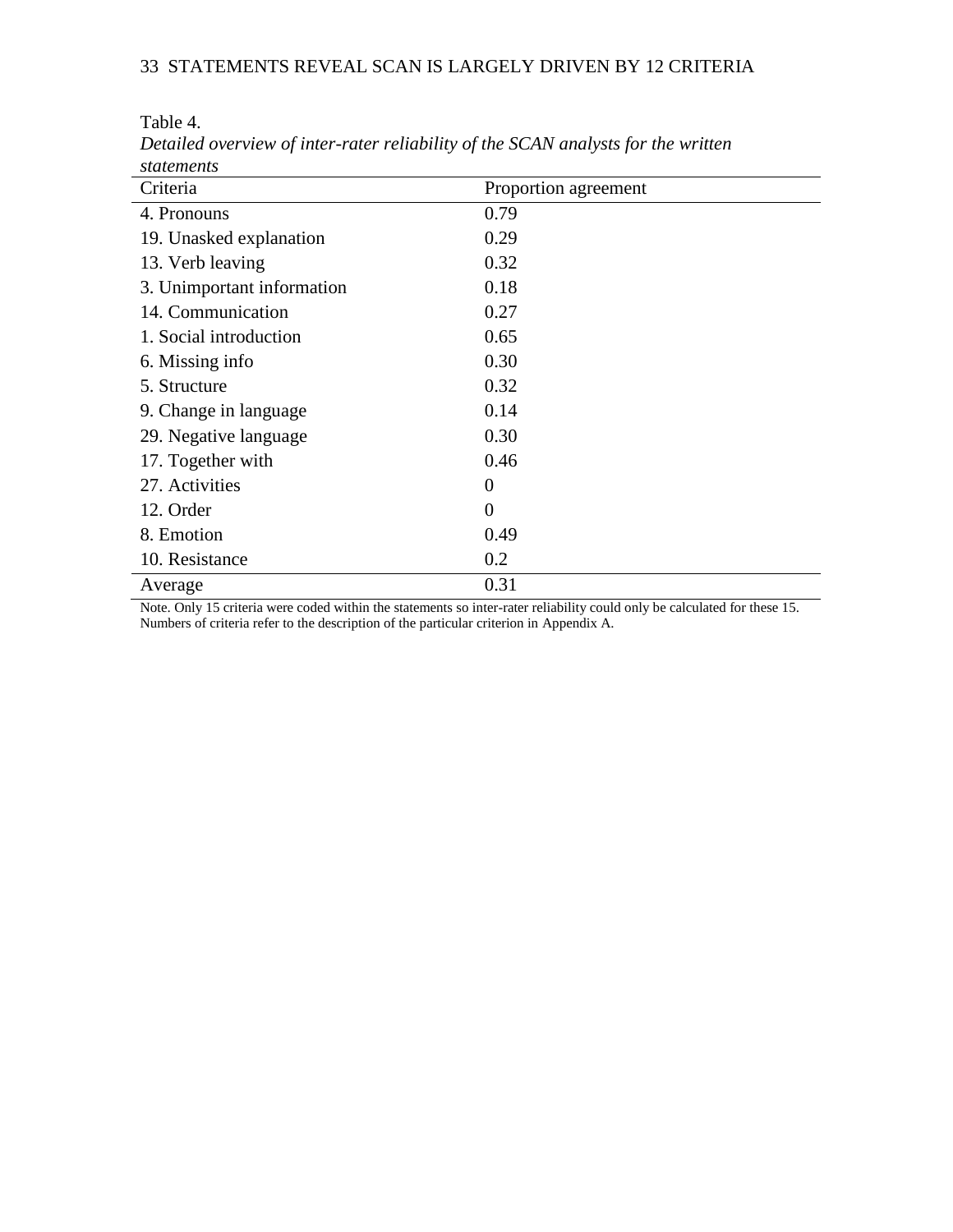## Table 5.

| Total frequency count for each criterion and frequency separated for the role of the writer, corrected for the length of the statement |  |  |  |  |  |
|----------------------------------------------------------------------------------------------------------------------------------------|--|--|--|--|--|
|                                                                                                                                        |  |  |  |  |  |

| Criteria                   | Total<br>Frequency | Mean $(SD)$   | Median           | Interquartile<br>range | Frequency<br>victims<br>50 lines | Frequency<br>suspects<br>50 lines | Frequency witness<br>50 lines |
|----------------------------|--------------------|---------------|------------------|------------------------|----------------------------------|-----------------------------------|-------------------------------|
| 4. Use of pronouns         | 4463.50            | 54.43 (38.79) | 52               | 49.75                  | 55.15                            | 47.29                             | 43.53                         |
| 1. Social Introduction     | 1320               | 16.10(14.25)  | 10.5             | 16.75                  | 12.13                            | 20.39                             | 17.87                         |
| 6. Missing Information     | 319                | 3.89(3.75)    | 3                | 5.38                   | 4.07                             | 4.57                              | 2.11                          |
| 14. Communication          | 286                | 3.49(4.43)    | $\overline{2}$   | 4.50                   | 3.19                             | 3.27                              | 3.38                          |
| 3. Unimportant information | 247.5              | 3.02(2.90)    | $\mathfrak{2}$   | 3.50                   | 3.01                             | 2.32                              | 2.70                          |
| 19. Unasked explanation    | 232                | 2.83(2.75)    | $\overline{2}$   | 3.88                   | 2.75                             | 3.62                              | 1.81                          |
| 29. Negative language      | 167.50             | 2.04(2.29)    | 1.5              | $\overline{2}$         | 2.15                             | 0.74                              | 0.89                          |
| 17. Together with          | 146                | 1.78(2.26)    | $\mathbf{1}$     | 2.88                   | 1.50                             | 2.53                              | 1.48                          |
| 13. Verb leaving           | 41.50              | 0.51(0.81)    | $\boldsymbol{0}$ | $\mathbf{1}$           | 0.52                             | 0.46                              | 0.38                          |
| 8. Place of emotion        | 40                 | 0.49(2.24)    | $\overline{0}$   | 0.50                   | 0.70                             | 0.25                              | 0.06                          |
| 5. Structure               | 36.50              | 0.45(0.43)    | 0.5              | 0.5                    | 0.44                             | 0.50                              | 0.31                          |
| 9. Change in language      | 23.50              | 0.29(0.41)    | $\overline{0}$   | 0.5                    | 0.27                             | 0.39                              | 0.19                          |
| 10. Resistance             | 12                 | 0.15(0.43)    | $\boldsymbol{0}$ | $\boldsymbol{0}$       | 0.23                             | $\mathbf{0}$                      | 0.02                          |
| 12. Order                  | 1.50               | 0.02(0.10)    | $\boldsymbol{0}$ | $\boldsymbol{0}$       | $\boldsymbol{0}$                 | 0.11                              | $\boldsymbol{0}$              |
| 27. Activities             | $\boldsymbol{0}$   | 0(0)          | $\boldsymbol{0}$ | $\boldsymbol{0}$       | $\boldsymbol{0}$                 | $\boldsymbol{0}$                  | $\boldsymbol{0}$              |

Numbers of criteria refer to the description of the particular criterion in Appendix A.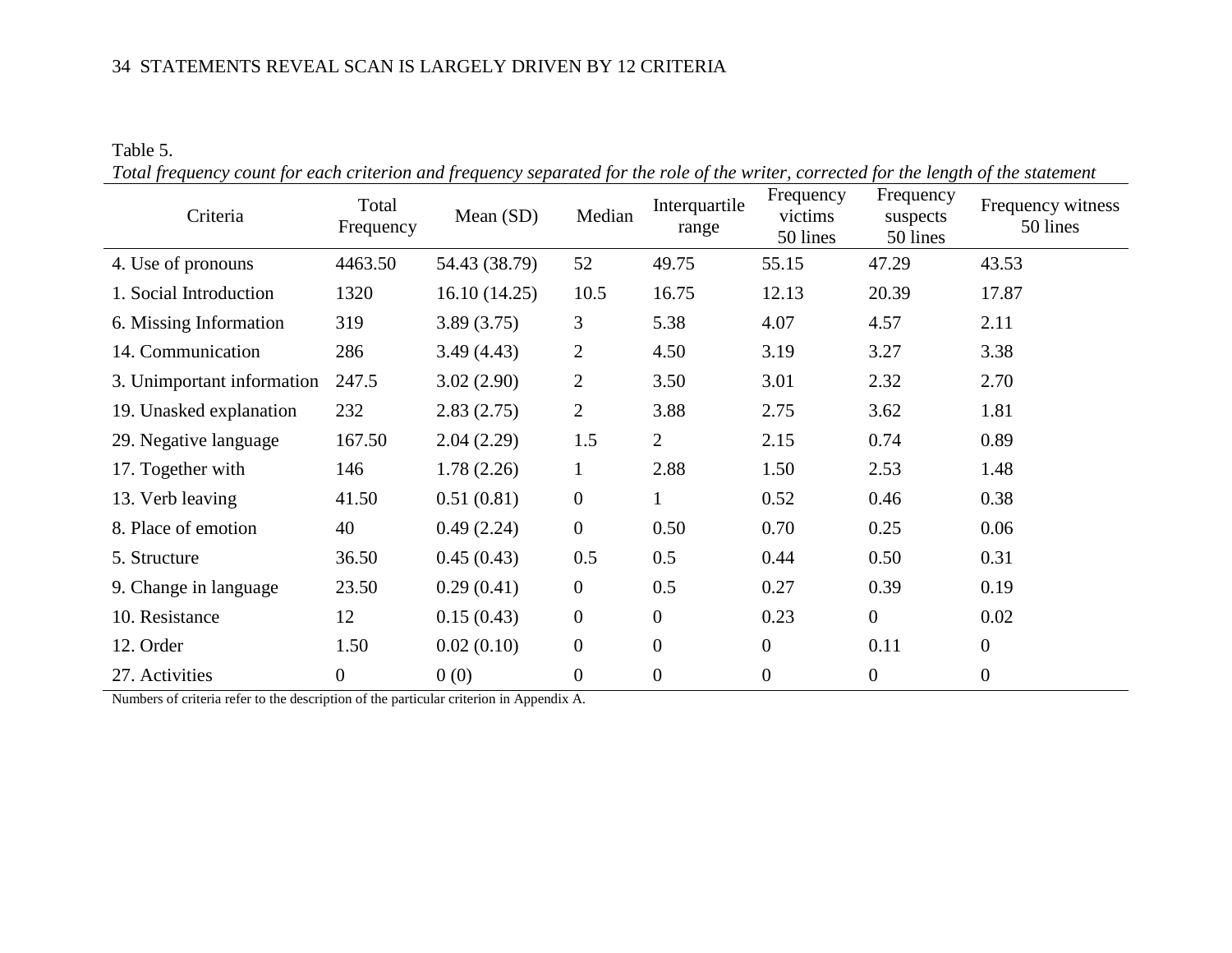

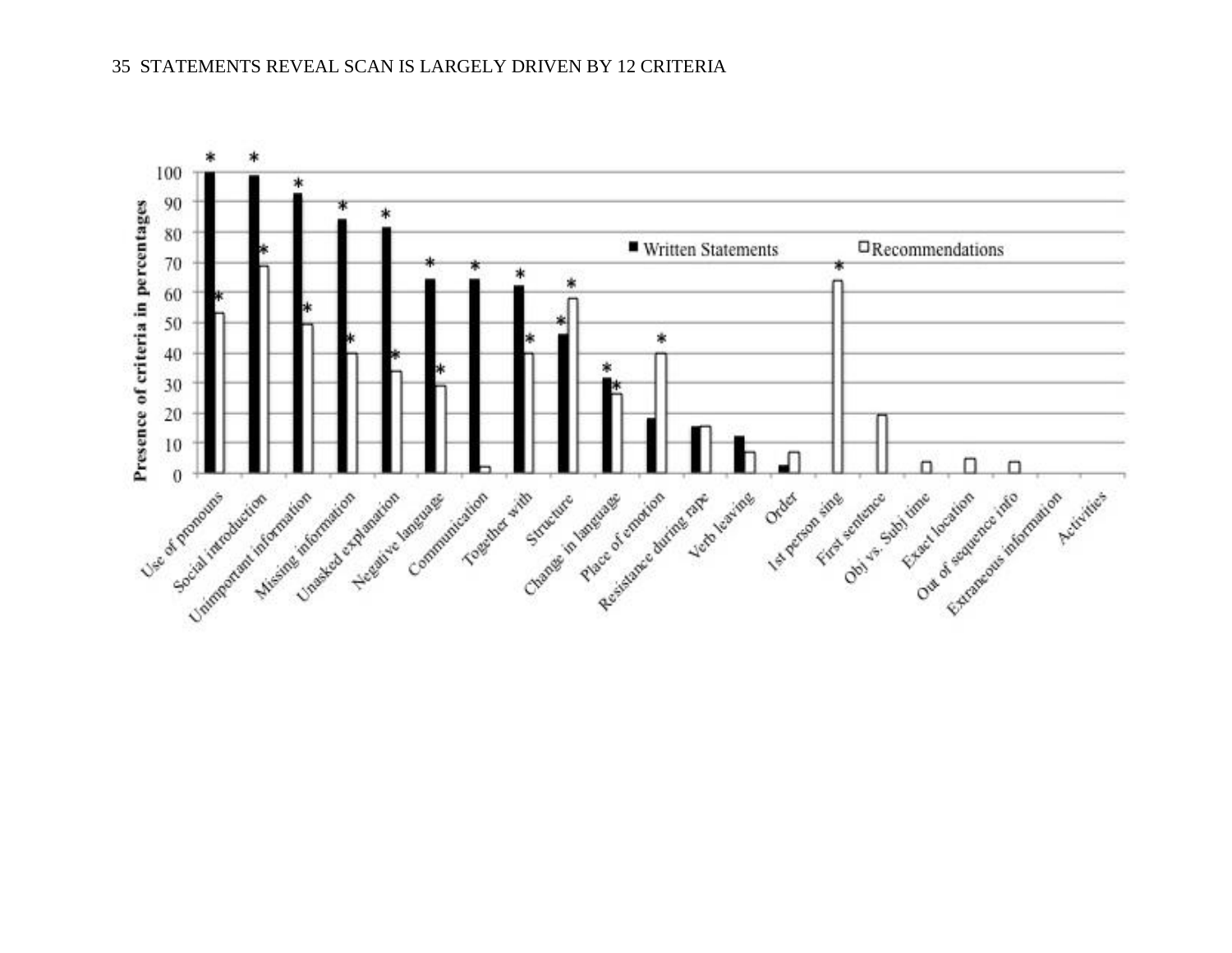*Figure 1*. Overview of the SCAN criteria that were present in the written statements, and the criteria that were present in the recommendations for further investigation. Criteria marked with a \* were present in more than 25% of the written statements or the recommendations. The X-axis gives the name of each criterion, definitions can be found in Appendix A